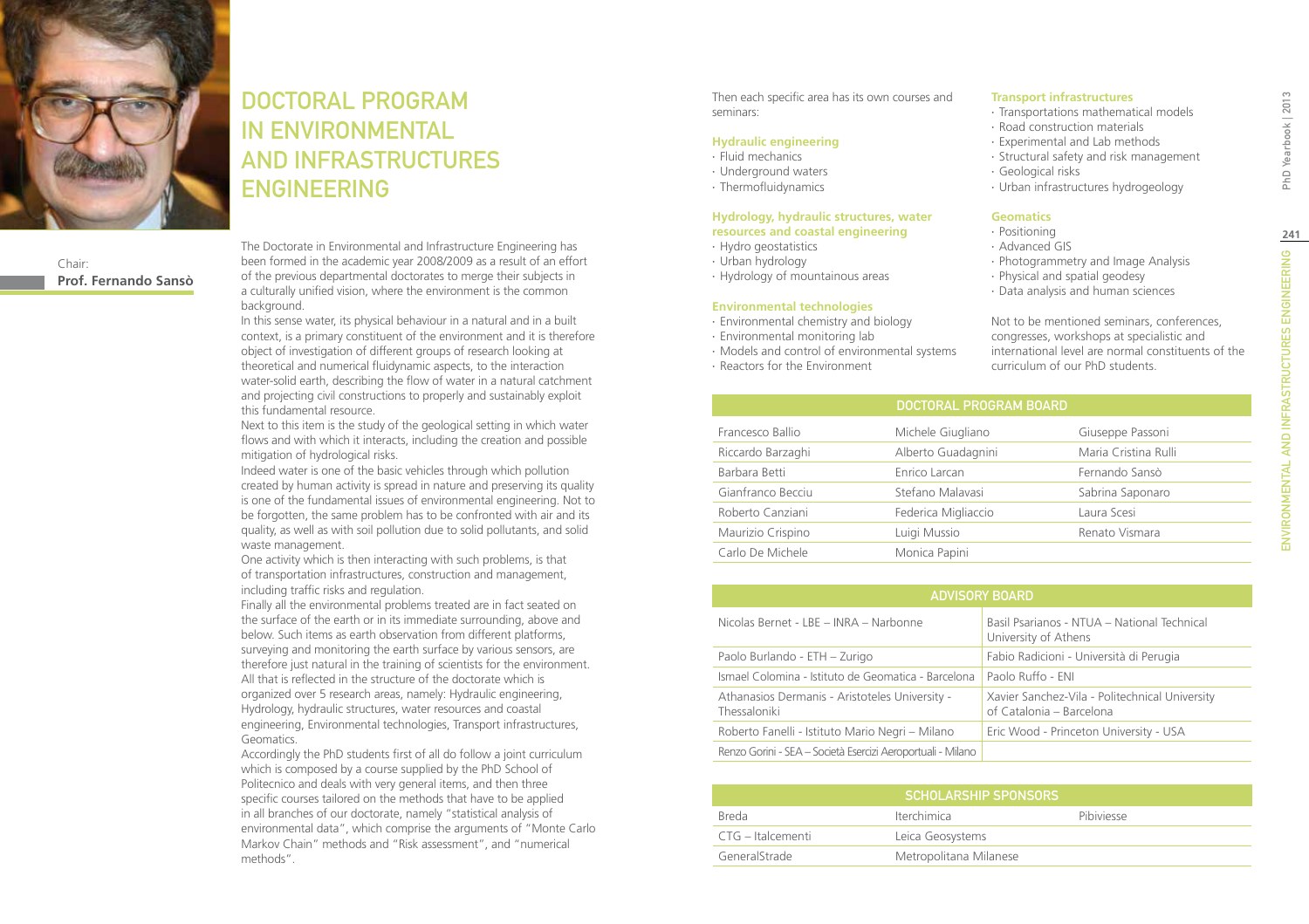## ALUMINIUM RECOVERY FROM MSWI BOTTOM ASH

### **Laura Biganzoli -** Supervisor: **Mario Grosso**

About 4,600,000 tonnes of municipal waste have been incinerated in Italy in 2009, with the production of about 1,200,000 tonnes of bottom ash. The growing cost of landfilling and the need for reducing the exploitation of natural resources have promoted in the last few years in Europe a fervent research activity on bottom ash treatments aimed at the recovery of metals and at the reuse of the inert fraction, essentially in the cement and concrete industry, as well as in road construction. These considered treatments are physical, chemical or thermal ones, such as:

- ∙ Physical separation of the fine (more polluted) fraction with screens or drums;
- ∙ Extraction of metals through magnetic and eddy current separators;
- ∙ Washing with water or chemical solvents to remove soluble heavy metals and salts;
- ∙ Ageing process to promote the transformation of bottom ash constituents into more thermodynamically stable forms;
- ∙ Addition of Al (III) or Fe (III) salts and cements or other bonding agents to reduce the metal mobility through leaching;
- ∙ Vitrification or sintering to immobilize heavy metals into an amorphous glassy phase. Whatever treatment is used, the

recovery of ferrous and nonferrous metals is an essential step, for both the environmental advantage of metal scraps recycling and the reduction of the negative effects that metals have in some applications including road construction and concrete production. Furthermore, the sale of metal scraps represents a significant source of income for bottom ash treatment plants.

Despite metals recovery is a common practice, the correct design of the treatment plant is a hard task, since it requires to know how much aluminium is in the ash and what are its main characteristics, in terms of dimensional classification of the lumps and of their quality, expressed by the oxidation level and the presence of other nonferrous metals.

During the work for this PhD, three areas regarding aluminium recovery from the bottom ash were explored:

The aluminium behaviour in waste-to-energy furnaces. Aluminium mass balance in waste-to-energy plants was experimentally investigated, allowing to estimate the actual amount of aluminium present in the bottom ash in the metallic form, i.e. its recoverable form; The recovery of aluminium from the bottom ash fine fraction (< 5 mm);

The perspective for aluminium recovery from bottom ash in Italy in the next 10-20 years.

The estimation of the aluminium mass balance in the furnace of waste-to-energy plants and of its partitioning in the residues of the combustion process is fundamental to assess the actual amount of aluminium that can be recovered from the bottom ash. In fact, current technologies are able to recover only the aluminium fragments bigger than 1 mm. In addition, during the combustion process, the scraps contained in the waste undergo degradation and oxidation processes that determine a loss of their recoverable mass from the bottom ash. Thus, the knowledge of the oxidation level of the aluminium in the combustion residues is another necessary information, currently not well known. According to the CEN standard on energy recovery (EN 13431:2004), thin gauge aluminium foil (up to 50 µm thick) shall be considered recoverable in the form of energy, meaning that it is subjected to full oxidation. However, detailed quantitative experimental estimates are not available.

The extent of the fragmentation and oxidation processes that take place during combustion is strictly related to the

structure and the mechanical properties of the material. The experimental investigation carried out during this PhD in two full-scale WTE plants shows that the recovery of aluminium from the incineration residues increases proportionally to aluminium thickness in the tested materials. About 81% of the aluminium in the cans can be recovered from the bottom ash and then recycled as secondary aluminium, but this amount decreases to 51% when trays are considered, 27% for a mix of aluminium and poly-laminated foils and 47% for paper-laminated foils. Foils (Al thickness 10-42 μm) and trays (50 μm) are characterised by lower aluminium recovery yields if compared with beverage Aluminium recovery from the cans (90-250 μm), due to a stronger fragmentation on the combustion grate and thus the formation of smaller lumps that are lost within the fine fractions. These values also suggest that the paper used in the paperlaminated foil improves the mechanical strength of the aluminium foil.

In the residual waste, aluminium can be present as packaging or as other materials (like pots etc). The amount of aluminium recoverable from the bottom ash recovery rate it is necessary to is therefore influenced by the the efficiency of the separated collection applied upstream within the waste management system. Considering the typical composition of the unsorted waste in Northern Italy, only 26-37% of the Al fed to the furnace of the incineration plant can be recovered from the bottom ash. This corresponds to an amount of secondary

equal to about 21-23% of the aluminium fed to the furnace. These values refer to a situation where most of the aluminium in the residual waste concentrates in the fine fraction of the bottom ash  $(< 1$  mm) and cannot be recovered, since it consists mainly of flexible packaging like the foil. Where the separated collection of waste is less efficient, like in other Italian regions, the amount of aluminium in the residual waste can be higher and also its composition can be different, with a prevailing presence of rigid packaging materials. This may result in a greater amount of aluminium potentially recoverable from the ash.

waste composition and, thus, by as wet ECS, magnetic separator aluminium potentially producible the metallic aluminium, can be ash is particularly difficult when the lumps produced during the combustion process are smaller than 5 mm. In fact, standard eddy current separators (ECS) show an average recovery rate of 30%, which drops from almost 100% for particles larger than 20 mm to virtually zero for particle size between 5 and 12 mm, depending on the number of screening steps and on the plant layout and complexity. To reach higher adopt advanced systems such and backward operating ECS, included within advanced bottom ash treatment plants comprising several stages of sieving and crushing. The analysis of the bottom ash < 4 mm sampled in a Swedish WTE bottom ash treatment plant showed that only 3% of the total aluminium in the ash, corresponding to about 21% of

potentially recovered from the ash and recycled as secondary aluminium, also when advanced technologies are adopted. Despite the modest amount of aluminium in the fine fraction, improving metal recovery from such a fraction, by including a grinding stage and advanced ECS in the plant layout, is economical advantageous. In fact, aluminium recovery yield can increase by about 200% with a direct advantage of about 2 Euros per ton of treated bottom ash.

Based on the recovery efficiency previously reported, a forecasting model was developed, aimed at evaluating the amount of aluminium scraps potentially recoverable in Italy in the years 2015 and 2020. The results show that about 16,300- 24,900 tonnes of aluminium might be recovered in 2015 and this amount will increase at 19,300-34,600 tonnes in 2020. This corresponds to an amount of secondary aluminium potentially producible included between 11,300-17,300 tonnes in 2015 and 13,400-24,000 tonnes in 2020. Considering that the bottom ash treatment plants currently installed in Italy have a capacity less than half of what will be needed in the future, a good opportunity of development is present in our country.

**243**

ENVIRONMENTAL AND INFRASTRUCTURES ENGINEERING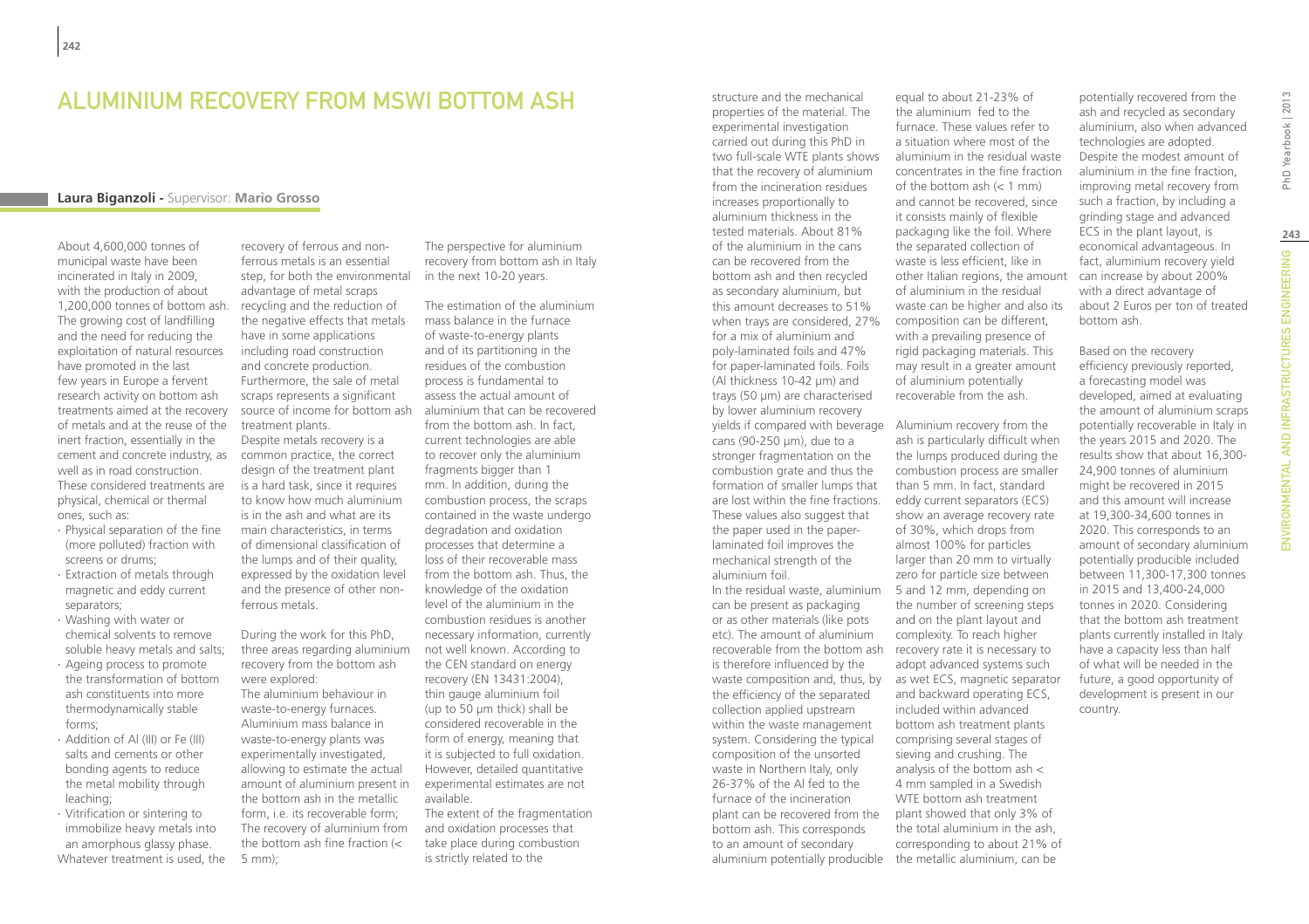## INCREASING PERFORMANCE OF ASPHALT CONCRETE USING FIBERS AND POLYMERS

### **Claudio Brovelli -** Supervisors: **M. Crispino, P.A.A. Pereira**

The most commonly used pavement type in the world is hot-mix asphalt (HMA), which is typically characterized by its mix design and production method. HMA can be classified according to aggregate gradation, binder type, and binder modification. In particular binder grade and chemical behavior are fundamental in design flexible pavements. In road engineering there are several engineering properties of bituminous materials that are of interest. Some of the most used are: fatigue resistance, rutting resistance, dynamic stiffness and rheological behavior. In this sense asphalt modification is widely used in road infrastructure to reduce fatigue cracking and rutting phenomena. The best known form of binder improvement is by means of polymer modification therefore also fibers of some types are often added to the asphalt mixtures. The effects on bitumen are dependent of the modifier even if the general improvements include: changes in the viscoelasticity of binder, increases dynamic modulus, reduce moisture susceptibility, rutting resistance, freeze-thaw and fatigue resistance. It is generally known that viscoelastic properties of bitumen changes on temperature and frequency (of load) so obtainable results

may varies in a very wide domain of values. Since most of the bitumens are physically, chemically and mechanically different, the easiest way to characterized such heterogeneous material is by means of standard parameters. In this sense worldwide standards include a series of methods to obtain mechanical parameters from theoretical models but a wide panorama of possible situations may occur when design a pavement containing bitumen. The present dissertation deepens the nature and the behavior of modified bitumens in respect to five main parts.

The first part deepens the most basic distinction and similarities among the rheological properties of polymer-modified bitumens (PMBs) and fibermodified bitumens (FMBs). The of the traditional requirements for road bitumens in terms of laboratory results. Dynamic shear of validating the numerical rheometer (DSR), steady shear viscometer and classic road tests on bitumens were carried out. Several combinations of pure bitumens, ethyl-vinyl-acetate (EVA) and different types of fibers were used to produce modified bitumens. In this sense a standard mixing protocol was developed using a traditional rotational mixer. Classical tests included penetration and

analysis includes a wide overview of particles of polymer inside the Ring&Ball. On the other hand rotational viscometer and DSR were adopted for studying the rheology of binders over a wide range of conditions. The core of the analysis focuses on the rheological behavior especially on linear viscoelastic behavior, as measured by the frequency dependent storage G', and loss moduli G'', on the viscosity h, and on the flow curves. In these terms, the behavior FMBs and PMBs were investigated in order to establish the role of polymer inside the bituminous suspension and the effect of fibers as additive. Experimental results from PMBs were elaborated using the theories of suspension and colloids in order to extract the behavior of the polymer inside the bitumen at various dosages. Finally an electronic microscope was used to take some pictures of the distribution bitumen. Images were compared to analytical results in the hope results.

The second part concerns the characterization of modified asphalt concrete through compaction and volumetric parameters from Shear Gyratory Compactor (SGC) and Roller Compactor. Starting from the optimum design blend of aggregate and the optimum dosage of bitumen a wide evaluation on the influence

of additives was carried out considering two methods of compaction. The type of modification is extremely important since the behavior of the final product (the modified bitumen) must justify the higher performance and the economical Tensile Strength (ITS) and investment. In simple words, dosage and modifying procedure Indirect Tensile Stiffness Test must be calibrated depending on the specific situation hence the nature of additive and the modification plan. This part includes also a discussion on the volumetric parameters traditionally associated to the compacted specimens in accordance to the SUPERPAVE compacted specimens, the volume occupied by each element was measured, trying to understand the compaction grade as well to the dispersion of additives. In particular the dispersion among aggregates and the interaction with the bitumen matrix were fundamental to define volumes of compacted specimens. Finally a deep evaluation of mixture volumetric was required in order to satisfy the mechanical requirements expected from a modified bitumen. In particular air voids content, percentage of binder and volume fraction of additive were chosen as key parameters for reaching such aim.

The third part focused on the stiffness of asphalt concrete in order to estimate both the load-induced and thermal stress distribution in asphalt pavements. The determination of such parameter may include troubles both in theoretical than practical sense. The evaluation of mechanical parameters, even the most used as stiffness

mix design protocol. Considering literature. Finally data of ITS was modulus |E\* |, must be carefully computed in accordance to precise conditions of load and temperature. This part includes the results from two of most used parameters in flexible pavements design: Indirect Dynamic Stiffness Modulus |E\* |. (ITST) and Four Point Bending Test (4-PBT) were conducted on twelve asphalt mixtures for binder layers at several condition of temperature and frequencies. Master curves of Stiffness were then extrapolated from experimental data using two theoretical models from compared in order to deepen the dependence of modified asphalt on additives dosage and type.

> The fourth part deepened the fatigue resistance of asphalt mixtures in comparison with conventional asphalt mixtures. Fatigue testing were performed with indirect tensile test apparatus under controlled stress mode of loading (ITFT) and four point bending equipment under controlled strain mode (4- PBFT). In addition a comparing analysis of the fatigue resistance within different methods was carried on. Fatigue life was defined using the classical approach when the number of cycles reaches the double of initial deformation (number of cycle to failure  $N_f$ ). It has also been defined in terms of different methods based on dissipated energy: total dissipated energy  $(W_{\text{tot}})$ , ratio of dissipated energy change (RDEC) and plateau value (PV). Finally, this part offers an analysis of different methods in evaluation of the fatigue resistance of

modified asphalt concretes. The fifth and last part examines the evolution of rutting (permanent deformation) on modified asphalt mixtures. Rutting tests were performed by the mean of a wheel tracking device (WTD) with a moving rubbed wheel. All mixtures were tested at 30 °C and 60 °C under a fixed loading frequency. Results were defined as the rut depth at ten thousand passes and slope of rut-cycle curve in accordance to the European Standards. An analyses based on a new approach for adapting the existing model from the U.S. project NCHRP 1-37A was also proposed. Obtained results from rutting tests were used for calibrating the predicting models from M-EPDG Guide 2002. In particular regression coefficients were fitted using a non linear regression analysis based on experimental data. Elastic deformations were computed assuming a simplified bi-layered homogeneousisotropic-elastic system to represent the asphalt slab in the metal mould of the WTD. The goodness of calibration was expressed in terms of minimized Summed square error (SSE) and correlation index R2 between measured and experimental data.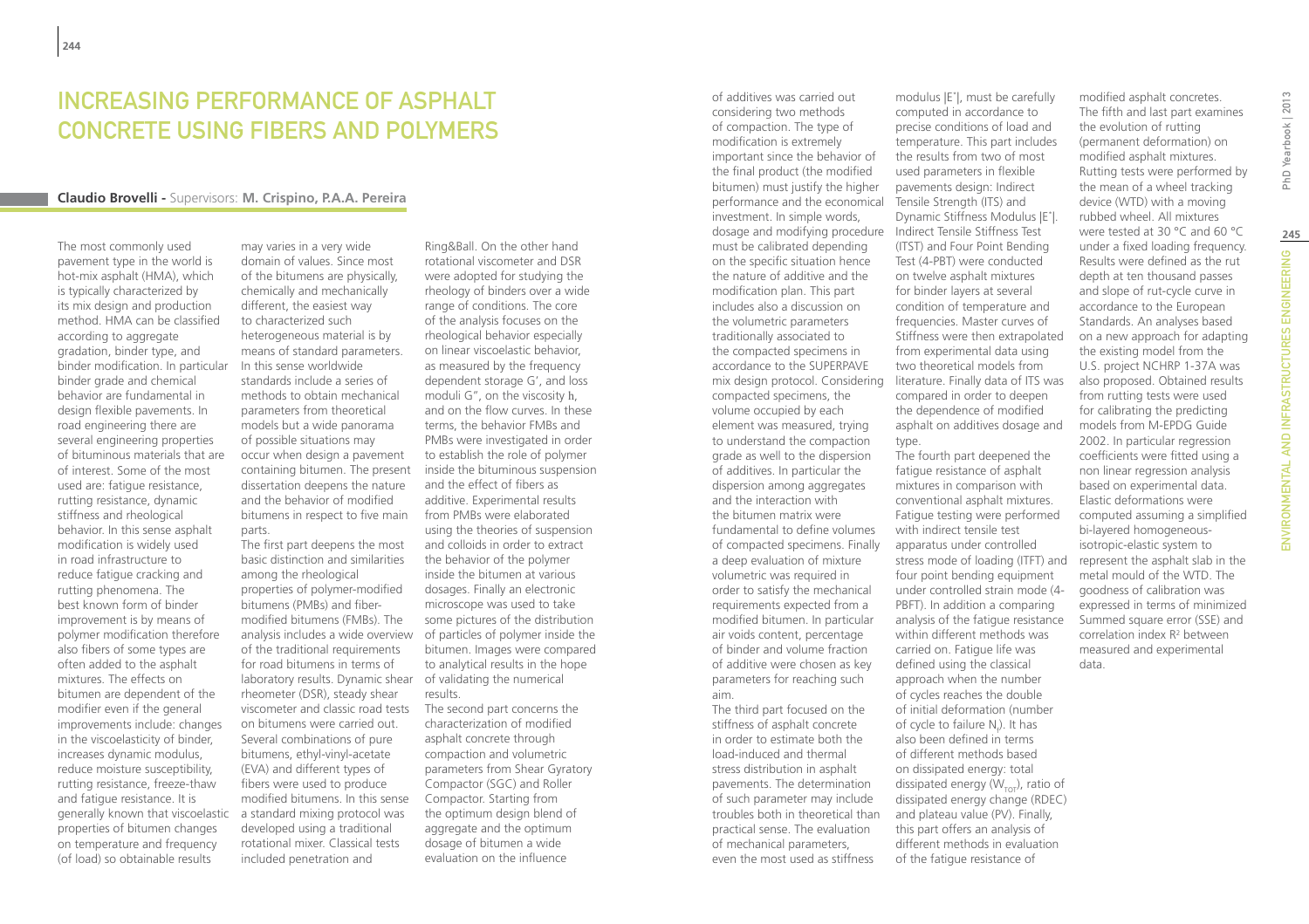## CHARACTERIZATION OF BED LOAD SEDIMENT transport at the grain scale

### **Jenny Campagnol -** Supervisor: **Francesco Ballio**

Transport of sediment by wind or flowing water is one of the most important factor in changing the aspect of the Earth. For example, during floods the rock material eroded by river banks and beds is transported by flowing water and deposited downstream. The erosion/deposition mechanism, altering the river topography can affects the functioning of many structures located in the river catchment area as bridges, roads or dam. Considering the economic relevance of possible damages due to sediment transport, it is not surprising that this topic has always stimulated an intense research activity. Nowadays the research community purposes to increase the understanding of the phenomenological aspects of sediment transport and to apply such knowledge in advanced predictive models of transport rate. A recent trend is to refer to the grain scale as a proper scale to analyze the processes governing particle motion, this leanings is also supported by relevant developments in image processing (I.P.) techniques. Several studies were carried out in which the kinematical properties of particle trajectories (e.g. length or duration) for different flow and transport conditions were analyzed to detect the phenomena ruling particle motion. However, in

spite of the intense activity, our knowledge of the mechanics of sediment transport is rather limited. One of the reasons, together with the actual complexity of a problem involving the interaction between a moving sediment and the other grains or the 3D-turbulent flow field, is the lack of clear and common criteria for defining analyzed conditions and even particle trajectory.

The present experimental work is inserted in this context and it was developed mainly with the aim of analyzing the kinematical properties of bed load moving sediments (sliding, rolling and jumping grains) for weak sediment transport conditions. Differently from the previous studies, in this one it was made a special effort to provide all the definitions necessary to make clear both tested flow and transport conditions and a conceptual model to define trajectories was adopted as framework of the work. According to this model trajectories can be classified basing on the considered range of spatial or temporal scales into local, intermediate and global trajectories. Local trajectories are bounded by successive grain collisions with the bed; intermediate trajectories are bounded by entrainment and distrainment of a moving particle

and the global trajectory results from the combination between intermediate trajectories and periods of grain stillness. A wide experimental campaign was carried out in which different flow and bed configurations were tested. A new I.P. technique was applied to obtain data from experiments. This I.P. procedure, starting from the movies of sediments flux recorded during experiments, allows to identify and to track each moving grain and to extract its intermediate trajectories. The Figure 1 shows an example of I.P. outcome: subsequent positions of the centre of an identified grain appear as next white dots; the global trajectory it the line connecting particle centres (orange line) and an intermediate trajectory is the line segment between rest periods (orange circles). The coordinates of particle centre within each intermediate trajectory are the output of image processing. The I.P. procedure allowed to collect for each experimental configuration a number of intermediate trajectories on the order of 10<sup>2</sup> - 10<sup>3</sup>. Data reliability is guaranteed by the visual validation of each intermediate trajectory. A statistical analysis of kinematic

variables characterizing particle motion was carried out and the results were compared with those of prior studies. The study of grains motion allowed to develop a phenomenological model; it was observed that a sediment may be entrained by turbulent fluctuations of flow velocity, then it experiences an acceleration phase due to drag force acting on it and finally, after a stationary phase in which both the interactions between moving grain and turbulent fluctuations or bed are relevant, there is a short distrainment phase (Fig. 2). Within this conceptual interpretation particle diffusion was investigated. For the tested experimental conditions, diffusion process resulted always mathematics. This is one of more faster than the Fickian one (super-diffusion) but it was different at different time scales. At short time scales, the acceleration experienced by sediment resulted in a very fast super-diffusion; at the end of the acceleration phase a decrease in the intensity of the diffusive process occurred and the diffusion became "ballistic"; a second decrease was observed at a time scale related to the mean duration of the intermediate trajectories (indeed for longer time scales interaction scales of sediments and between sediment and bed, suppressing diffusion, apparently diameter or the length of the became more relevant). Anyway the diffusion remained fast thanks to enhancement by turbulent fluctuations (Fig. 2). Geometry of particle trajectories



**1. Identification of an intermediate trajectory by Image Processing**

was analyzed also by fractal the first attempts to use this approach to describe the structure of trajectories. Some methods are proposed to analyze the fractal behaviour (self-similarity or self-affinity) of intermediate and global particle trajectories. The achieved results showed that trajectories have self-affine fractal properties and their scaling properties are different within different ranges of spatial scales. Moreover the boundaries between regions are related to some characteristic trajectories as the sediment intermediate trajectories. This work intends to be as clear as possible in the description of the object of the study and suggests a reference conceptual

**247**

**2. Particle diffusion as a function of the time scale.** *v***p, particle velocity;g diffusion exponent - index of intensity of the diffusive process (g>1 super-diffusion).**

 $0.5$ 

LOCAL AMASE

**EXPERIENT LIBERS** 

 $0.28$ 

**BALIFO DEFINIT** 

**INTERMEDIATE GANGE** 

**ILFERCIFICADE** 

 $6.76$ 

model for definition of particle trajectories for next studies. It is made up by classical and innovative analysis on bed load transport and the leitmotiv of all the analysis is to acquire a proper knowledge of the scale-dependence of statistical variables characterizing sediment transport. All these efforts aim either at developing new understanding of sediment transport phenomena or at allowing a sound interpretation of these results and of those from other researches.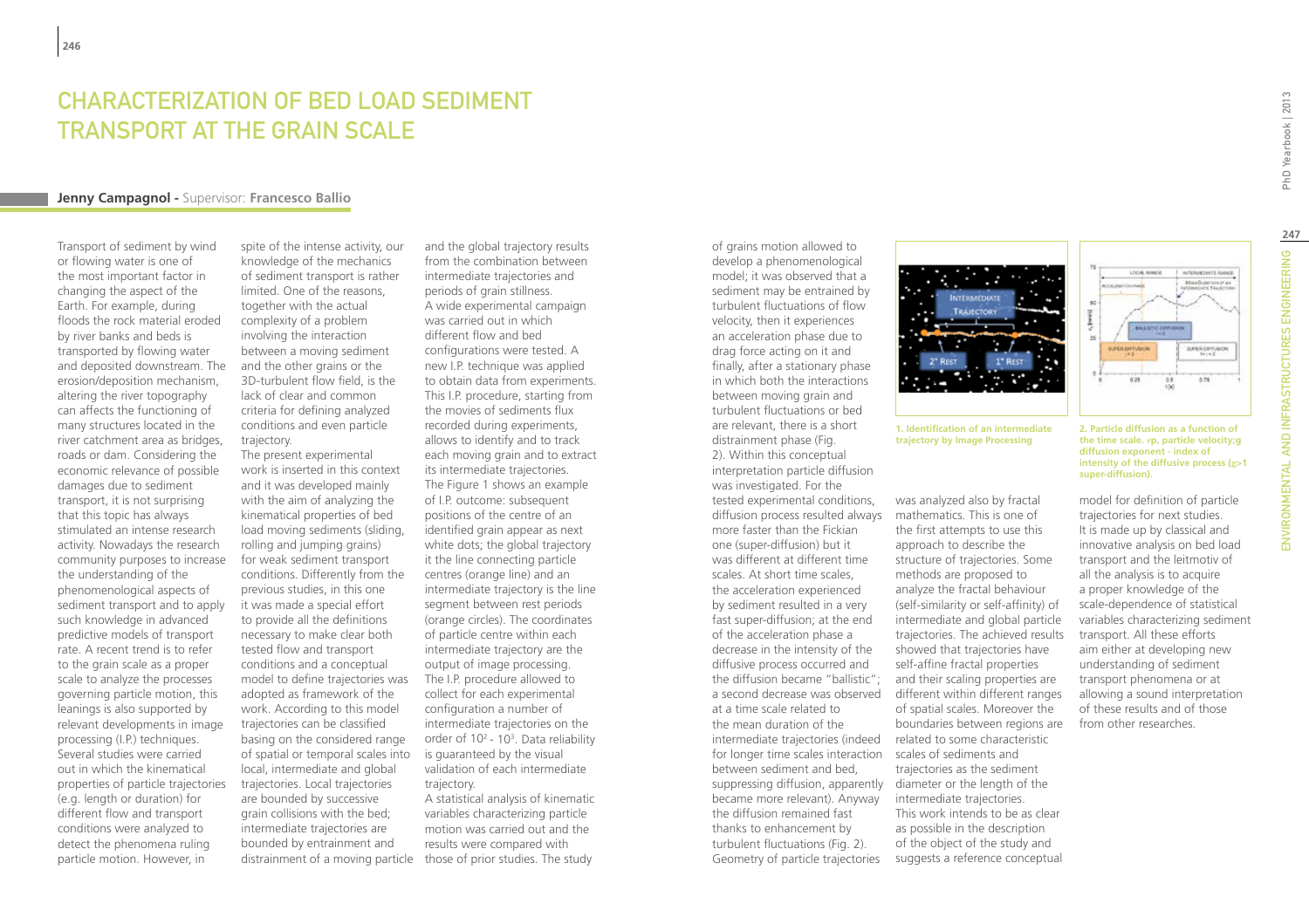# THEORETICAL AND NUMERICAL UPSCALING OF SOLUTE TRANSPORT IN POROUS MEDIA

### **Sergey Chaynikov -** Supervisors: **Alberto Guadagnini, Monica Riva**

Understanding the chemical and physical processes involved in the flow and transport through porous media is of utmost importance. Relevant challenges are related to enviromental sustainability and energy generation and exploitation, such as climate change and safe disposal of nuclear waste. Increasing greenhouse gases caused by human activities is often considered as one of the major causes of global warming. The carbon dioxide (CO<sub>2</sub>) sequestration where industriallyproduced  $CO<sub>2</sub>$  are stored using subsurface saline aquifers and reservoirs is considered as aone of the possible option which may be implemented to reduce greenhouse gases. The other important issues currently being addressed are related to the increasing demand for fresh water and oil. These include for instance remediation of contaminated water sources for drinking and irrigation, prevention of salt water intrusion into fresh water bodies, locating new oil deposits and optimizing recovery of hydrocarbons. All these crucial targets involve fluid flow and solute transport processes in natural porous media. Moreover, porous media are used widely in many manmade systems such as fuel cells (porous diffusion layer), packed columns, filtration, paper pulp drying, textiles etc. Besides

their potential applications in environmental and industrial processes, they also find an important place in biological sciences (e.g., blood flow in the human body). Modeling the flow and transport in porous media therefore has wide theoretical and applied interest. However its simulation and predictions are very challenging because of the complexity involved in these processes. The physics of fluid flow (single and multiphase) and transport gives rise to complex, nonlinear and coupled equations. The pore structure and the physical characteristics of the porous medium and of the fluids that occupy the pore spaces determine several macroscopic or continuum parameters of the medium, e.g. permeability and dispersion coefficients. Understanding the relation between the pore-scale properties and these continuum parameters is therefore a great interest both theoretically and practically in many fields. Flow and transport processes show a large dependence on the geometrical details of the porous media at the pore-scale while the physical properties of interest are observed at a larger scale. We consider upscaling of reactive/conservative solute

transport. Upscaling from pore to continuum scale: it

can be performed through both theoretical and numerical methods. In particular focus of the work are the following targets:

- 1. Theoretical derivation of a double continuum model starting from pore scale equations
- 2. Micro-scale numerical

simulation and upscaling of a reactive transport process The first part of the work presents theoretical developments grounded on volume averaging and leading form the pore scale advection diffusion equation towards a two-equation continuum (Darcy) scale formulation of conservative transport in macroscopically homogeneous porous media. We contrast our upscaled formulation against the well known and widely used DRMT/ MRMT (Double-/Multi- rate mass transfer) transport models to evidence the complete set of assumptions which are implicitly embedded in these models. Our work leads to an upscaled two-equation formulation where all the coefficients explicitly linked to pore scale geometry and velocity distribution. The derived system is more complex than usual DRMT/ MRMT models and is nonlocal in time. The simplifications required to reduce our upscaled formulation to the standard DRMT/MRMT models are

illustrated and discussed.The solution of the upscaled model is presented and a quantitative analysis of the effects of various simplification strategies in the context of a simple illustrative example is provided. The latter involves solute transport within a plane channel characterized by a uniform aperture under steady-state flow conditions. While this simplified geometry is not fully representative of complex porous media structures, it enables one to clearly show the way pore scale features propagate to DRMT/ MRMT models. We provide an assessment of the influence of all the terms included in the our upscaled two-equation model. Our results show that a DRMT model can reproduce the within the two-dimensional solution of our upscaled model with a reasonable accuracy for the scenario analyzed, provided that advection is retained also in the immobile region. Our results and observations may provide a useful basis to (a) bimolecular reaction is taking interpret studies of uncertainty propagation, inverse modeling and parameter estimation related to DRMT and MRMT models, and/or (b) assess the key elements underpinning the potential/ability of DRMT/ MRMT models to interpret upscaled results stemming from process does not produce any pore scale transport simulation

or laboratory experiments and exhibiting non-Fickian behavior.



**1. Geometry of the unit cell with distibution of velocity field for different porosities of the media: a) 0.25; b) 0.36 c) 0.5** 

The second part of the work is focused on the multiscale analysis of a reactive flow in the presence of a homogeneous irreversible reaction. We consider a transport of three diluted chemical species A, B and C disaggregated porous media, corresponding to arrays of cylinders.

The media is constructed from periodic unit cells.We assume an irreversible homogeneous place in the liquid phase and solutes A and B react to form the product C, i.e.  $A + B \rightarrow$ C. The initial distributions of concentrations of the two species A and B are assumed to be known in the domain. Consider that the reactive change in the porous medium and in the characteristics of the fluid.

The problem is solved at the micro-scale through a numerical approach based on a particle tracking simulation of the reactive transport process. The purpose of the numerical study was: (a) to provide an accurate description of the reactive process at multiple observation scales, and (b) to characterize dependence on *Da* and *Pe* numbers of the upscaled coefficients of effective onedimensional model. The later is obtained through volume averaging of the micro-scale transport equations.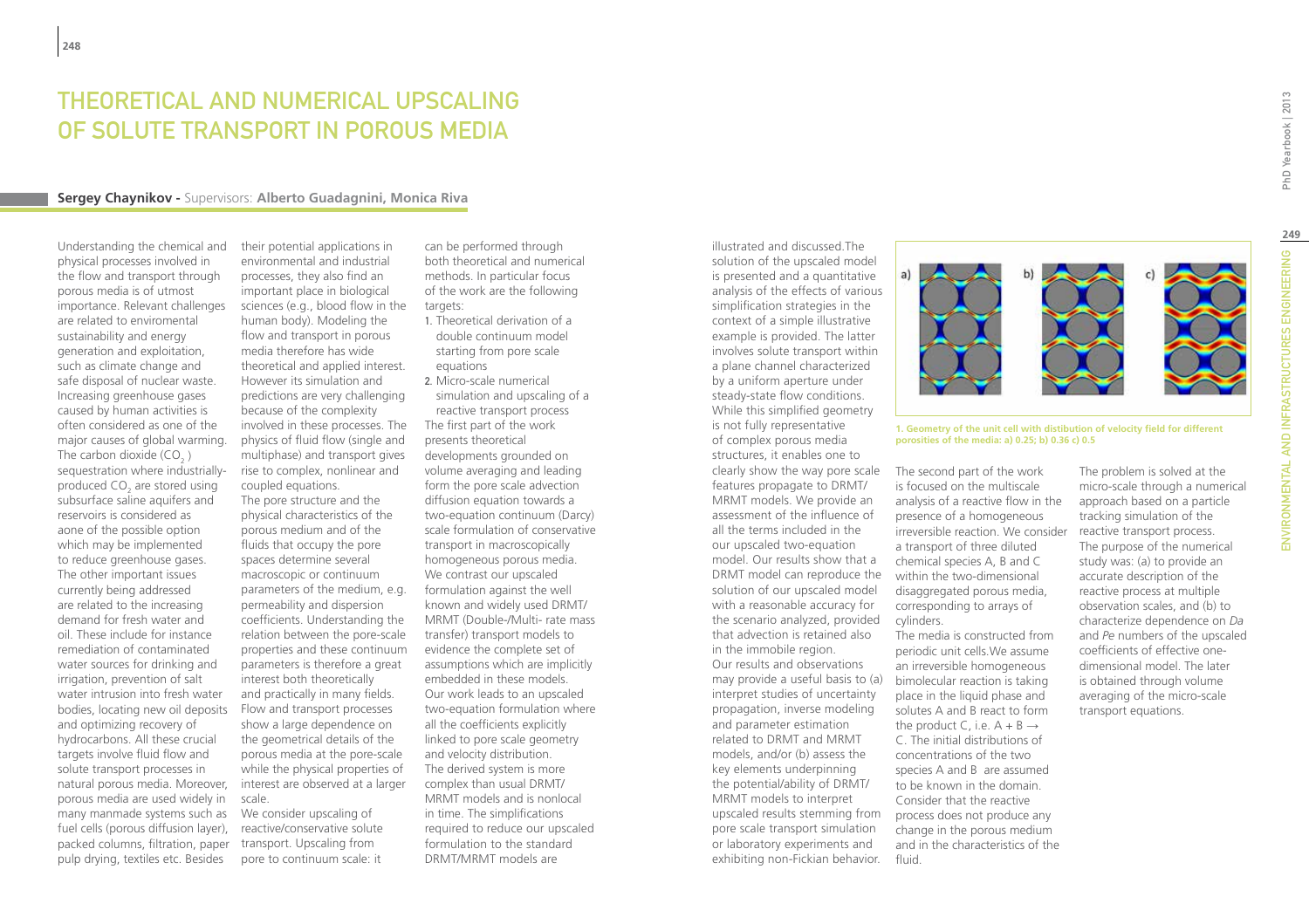## Covariance models for geodetic applications of collocation

### **Carlo De Gaetani -** Supervisor: **Riccardo Barzaghi**

In 2009 the European Spatial Agency launched the gravity mission GOCE aiming at measuring the global gravity field of the Earth with unprecedent accuracy. An improved description of gravity (the objective at the end of the mission is to reach a global accuracy of 1-2 cm in terms of geoid undulation with spatial resolution better than 100 km) means improved knowledge in e.g. ocean circulation and climate and sea-level change with implications in areas such as geodesy and surveying. ESA distributes freely GOCE products both in terms of spherical harmonics coefficients (global models) and in terms of observations of the on board gradiometer at different pre-processing levels. Main products of GOCE are gravity gradients that allow obtaining global models up to degree 220-240, thus estimating properly and homogeneously the low-medium frequency spectrum of the gravity field. This is enough to detect globally the main gravimetric structures but local applications are still questionable. Naturally GOCE data can be integrated with other kind of observations, having different features, frequency content, spatial coverage and resolution. Most of these data are gravity anomalies (∆g) that are collected

during ground measure campaigns or by shipborne and aero-gravimetry. They cover the higher degrees of the gravity spectrum and they are very useful in local applications. However the spatial resolution of gravity is poor in certain areas, due to operative difficulties (mountains, forests, deserts, etc.). Another important data set different functional of T are used is radar-altimetry; the strategy of this technique is very simple and allow to measure directly the Sea Surface Height that is close to the geoid undulation (N). This kind of data are very dense but they cover only oceans and sea areas.  $\Delta q$  and N (as well as T<sub>rr</sub>, one of the gradients observed by GOCE) are all linear(ized) functional of the anomalous gravity potential (T). It can be said that each of them describe the anomalous potential from different point of view while the anomalous potential is the path through which an observation is linked to the other ones. In this PhD thesis a new procedure able to combine different functionals of the anomalous potential in order to predict any other functional in different points of the space external to the earth surface is devised. This procedure is based on least squares collocation (LSC) theory. Under certain assumptions, it is possible to integrate different kind of data introducing the idea where its unknown variables of spatial correlation, revealed

through covariance functions. The nodal problem of this approach is the correct modeling of the empirical covariance functions of the observations. Proper covariance models have been proposed by many authors. However, there are still problems in the fitting the empirical values, particularly when and combined. In this thesis the problem of modeling covariance functions has been dealt with an innovative methodology based on the simplex algorithm. The well known analytical model of covariance for the anomalous potential

 $C_{T_pT_Q}=\frac{GM^2}{R^2}\sum_{l}^{l_{max}}\sigma_l^2\left(\frac{R^2}{r_pr_Q}\right)^{l+1}P_l(cos\psi)$ 

can be propagated to all the other functional. Applying this model to obtain the best fit on empirical covariance of any observed functional of T means to estimate a set of degree variances  $\sigma^2$ , able to give a model *l* function that suitably fit the empirical values. By definition these degree variances adapted have to be non-negative and this kind of condition is commonly handled by solver algorithm in linear programming problems. Simplex method is one of them. It requires the definition of an objective function to be minimized (or maximized) or their linear combinations are

subject to some constraints. The non-standard use of the simplex method consists in defining constraints on model covariance function in order to obtain the best fit on the correspondent empirical ones. Further constraints are applied so to have coherence with model degree variances to prevent possible solutions without physical meaning. The chosen objective function to be minimized consists in the sum of the degree variances adapted satisfying all the constraints defined. This is an iterative procedure where for each iteration constraints are strengthened until the best possible fit between model and empirical functions is reached. The results obtained during the test phase of this new methodology of modeling covariance function for local applications show great improvements respect to the software packages available until now.

Covariance functions also give an indication on the correlation length of data. This is another important aspect that was introduced in the new implemented LSC program. In fact for each computation point there is a down sampling process of a global geopotential model, such as only observation points with significant correlation contribute to the prediction process. The amplitude of the data cap around each point depends on the correlation lengths highlighted by the modeled covariance functions. In this way, the LSC estimation procedure is speed up because only significantly correlated data are used in the computations. This "windowed solution" allow to combine a great number



**1. Example of model covariance function (blu lines) obtained combining the empirical covariances of residuals N and Trr (red dotted lines) after reduction of EGM2008 up to degree 180 over Calabria area**

of observations, much more than different solutions would allow. LSC applied with these methodologies is part of a wider Remove-Restore procedure, where the deterministic component of all the integrated observations is removed before being used in the collocation approach. LSC is applied to the residuals obtained by subtraction up to a fixed degree and order, and the corresponding residual terrain correction. After prediction by LSC, the restore phase consists in adding the computation points the same modelized component removed before. During the assestment of this innovative methodology many tests have been done. Tests were performed in the center Mediterranean area, combining in different way observations of  $\Delta g_{\epsilon A}$  from the

same data set that produced the last italian geoid ITALGEO05, ∆g<sub>FA</sub> by aerogravimetry, radar altimetry observations of ERS1- GM on the Mediterranean sea, N values obtained by GPSleveling network belonging to the GEOTRAV data set.  $T$  level 2 GOCE data freely distributed by ESA. According to the results obtained, this work shows how the new methodology for modeling the covariances and the windowed LSC solution give suitable results and can be considered as a starting point for further developments.

**251**

ENVIRONMENTAL AND INFRASTRUCTURES ENGINEERING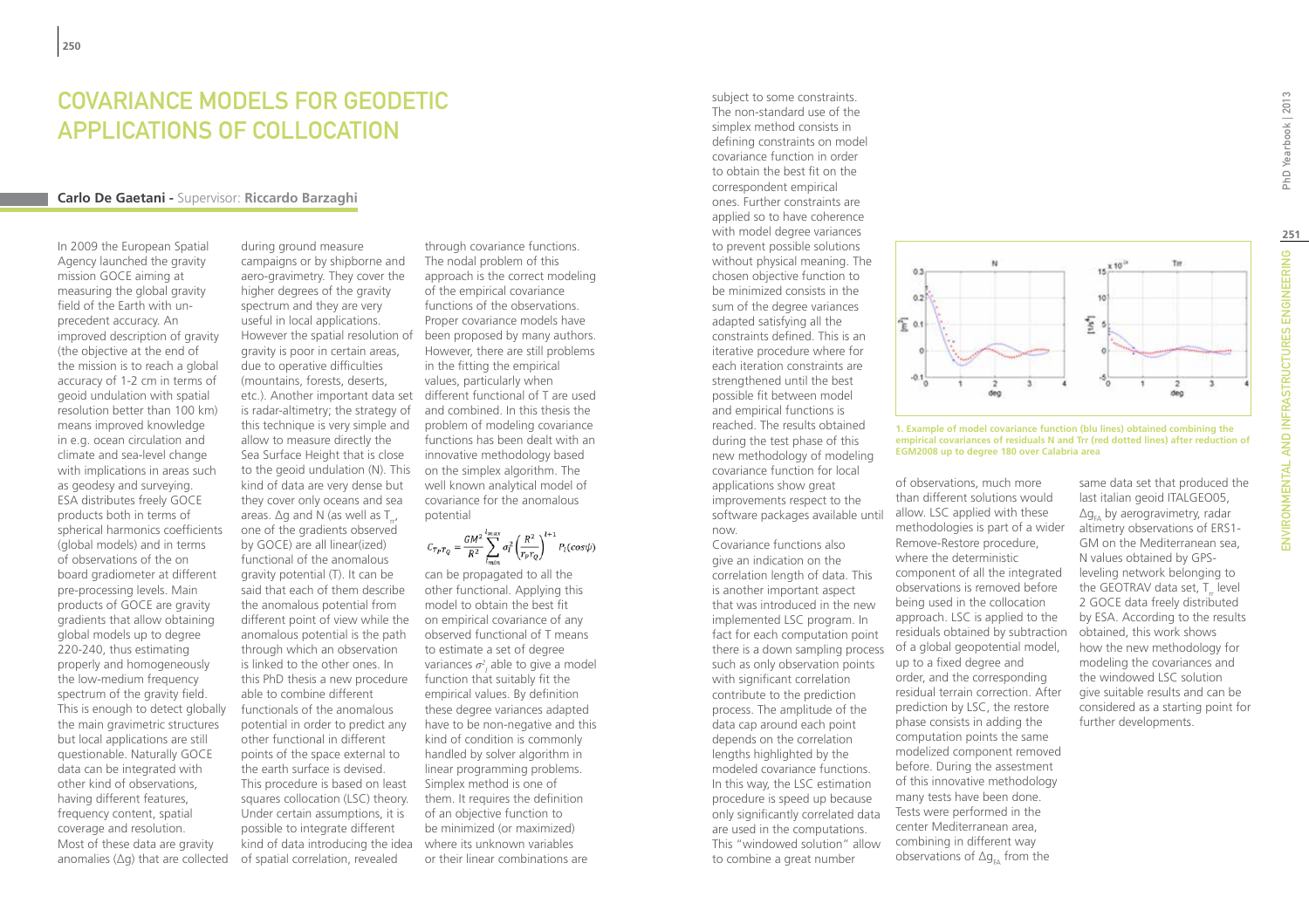# 3D Object Modelling and Reconstruction of Topologies and Boundaries

### **Nadia Di Nino -** Supervisor: **Luigi Mussio**

The present Ph.D. thesis deals with geomatic engineering and focuses on 3D object modelling, as well as on defining 3D objects' features, topological relations, boundaries and borders. A complex object can be defined on the basis of the data and the situation context related to it; furthermore, it can be divided into a set of sub – objects, where each object is described as a conceptual entity and composed by points, lines, surfaces and bodies. 3D objects input data can be represented through linear approximation using polyhedrons, polygons, segments and points. Therefore, spatially referenced objects are identified and described by means of geometric and thematic features. By using the graph theory, input data are organised in a 3D vector data structure and their representation is based on the concept of nodes and arcs, as directly applied to points and segments. Similarly, by applying the concept of duality, polyhedrons are dual nodes and polygons are dual arcs. The cross connect matrix allows to connect the two graphs (primary graph and dual graph) which would otherwise be disjointed. Also, it provides two sets of information: the group of segments which delimit a polygon and the group of polygons which have a segment

in common (m – n relations existing between segments and polygons). Once this has been done, all the topological relations between objects in a 3D context can be defined by processing the information obtained. The most important pieces of information, i.e. the topological relations between objects in a 3D context, are as follows: the second level connection matrices regions – regions linked with an arc and with a node; the second level connection matrices bodies – bodies linked with a region, with all the possible combinations. an arc, with a node. First level connection matrices are not reported in this abstract. Processing vector data in a 3D graph structure allows to recognise the topological features of each element. Note that, if comparing topological relations to symmetry groups, a curious numerical analogy emerges between them. The number of topological relations is the same as that of symmetry groups, although no demonstrations have been provided for such an incredible numerical coincidence. In particular, in a 3D space the number of topological relations is equal to 32, the same as that of spatial symmetries with the crystallographic restriction. Similarly, in a 3D space the number of geometric relations is the thematic information of equal to 230, the same as that

of spatial symmetries without the crystallographic restriction. The above question has been mentioned in order to provide a ground for possible future developments. A further step for this would be showing the isomorphisms existing between topological relations and symmetry groups. That said, the above consideration simplifies the description and analysis of many objects and features, as this approach allows to select *a posteriori* only a few admissible cases, without searching for The 3D vector data structure also expresses the topological relations between a specific element and the surrounding ones, by reorganising the information itself. The boundaries, the borders and some of the geographical features of the object can be properly recognised. The implemented system has been tested by using an input data set containing a very high density of topological information. In particular, the input data define some civil works (buildings, bridges, tunnels, overpasses and underpasses, rivers, lakes and islands) which show particular features. These works have been studied using an object – oriented modelling and each work has been identified

analysing the topological relations of each object with the others and their internal relations.

A routine called "spatial cutting" has been created in order to select only the data to be analysed. Data have a dynamic nature which is

1

n

**1.**

defined by two attributes: the

date. This solution is able to represent discrete states; the

process should be modelled

definitely more complex (and not applied in this context). Finally, two significant case studies have been analysed to test the performance of the implemented system: the historical town of Montepulciano (SI) and the Mušutište church (Kosovo). The choice of these experimental examples has some crucial reasons. Montepulciano shows a particular topography, with a considerably variable altitude and a high building density. The Mušutište church is a religious and historical building which

years ago, whose reconstruction represents an important step for remembering and forgetting at

once the history of a political and religious conflict. Data have been collected in cooperation with other researchers and professors. In the case studies analysed, no particular problems have emerged with regards to the hypotheses presented throughout the research.

crosses its lines and areas; other objects defined by their features. In the future, it would be interesting to conduct a study on a smaller scale, district – based example, so that the physical dimensions of entities are closer to the conventional cartographic symbols. Finally, it must be noted



existence date and the analysis representation of a continuous with form descriptors, which are

was destroyed approximately ten nodes (230 possible cases The final part of the research focuses on some open questions which have not yet been solved, with a view to possible future developments: faces partially overlapping other faces; bodies' walls and façades (if defined only by base and roof); line have been identified); aerial and subterranean lines whose projection on the ground level

**3.**

that the current commercial programs are only able to manage 2D entities, while nowadays objects are mostly 3D. By using these concepts and many support tools it is possible to describe, memorise, update and manage 3D spatial information.

**253**Environmental and Infrastructures Engineering PhD Yearbook | 2013

Yearbook | 2013

PhD)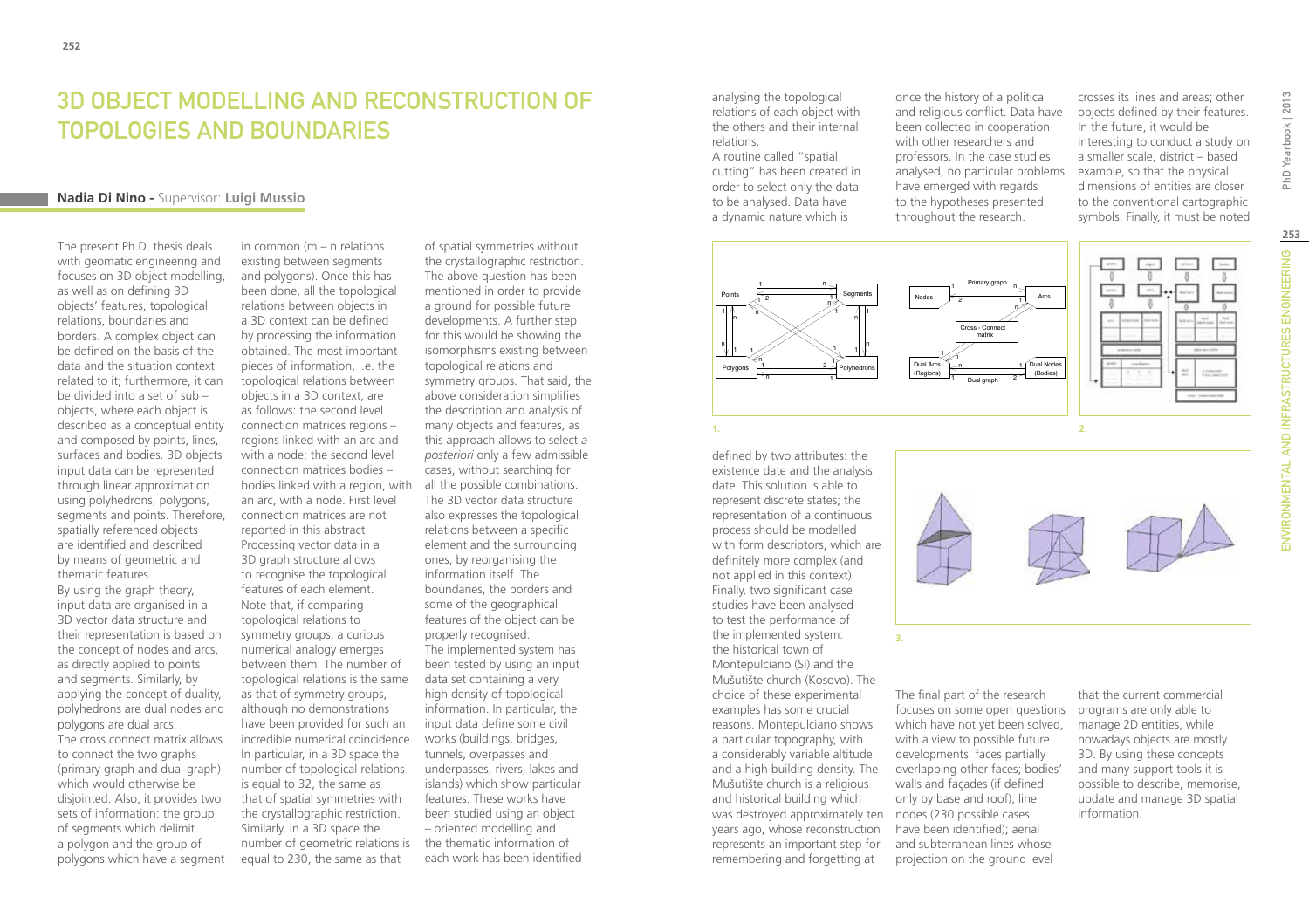## Large Transportation Project Management: a non-linear approach

### **Edoardo Favari -** Supervisor: **Roberto Maja**

This thesis addresses many issues management-related in large transportation projects. They have been collected in the last three years analysing many cases study in Europe and Worldwide. We chose to include in this thesis only the most relevant to support our findings, even if all of them gave a contribution to the conception of this work. The cases are analysed following a common descriptive scheme, adapted in the contents according to the specific characteristics and to the specific findings. In addition, it has never been possible to access to all information we wanted (asked for): for this reason the case studies are never perfectly symmetric, but in all cases they provide the information needed for the findings and conclusion provided. For each issue identified, at least a case study has been provided to point out the issue itself and to support the solution proposed. The result of what discussed in the thesis is a list of recommendations for future urban and technologically advanced transportation projects.

In the first section me analysed and criticized the classic project management theory. For those who are usual with the classic project management, it is clear that there is a consolidated way to look at the project, which is the one presented in the

Project Management Body Of Knowledge (PMBOK): linear, step-by-step, reductionistic, comfortable, and effective in many cases. This approach is based on the definition of all activities required to fulfil the scope of the project within a given time and budget. This approach, which is effective in many cases, gives some trouble if used to manage large projects, in general because it is not always possible to predict all issues in the project, and many issues emerge as unexpected risks during the project execution, requiring replanning, reworks and showing many feedback processes and internal and external interdependences. This situation shows clearly signs rather, they involve distributive of complex behaviour, as the behaviour exhibited by physical systems in the chaos theory. This complexity makes more and more difficult to foresee trends and consequences of actions, and the so called "butterfly effect" (a small change at one place of a system result in large differences to a later state) become a reality in front of us. If we refer to management, these phenomena require a new approach, which will result as a new paradigm in management, in which traditional management stays applicable

only to small (or simple) projects, but the general theory about project management is different

and take into account non-linear effect due to chaos theory. The first concrete proposal we made is about a wide cost and benefit analysis, including both direct and indirect costs and benefits. The direct transport benefits are efficiency related and thus can be included into conventional CBA. Also wider economic benefits, when existing (i.e. the benefits due to Keynesian policies in stagnating economies), can be included into CBA because promoting efficiency. The other drivers (land rent generation, promoters' interests, urban planning tools or Keynesian arguments in absence of recession conditions) are not promoting efficiency; considerations. Finally, when the main driver to infrastructure building is the Keynesian one, the assessment should not be limited to transport sector only or to a single project, but should consider among the alternatives the economy as a whole. We suggested the possibility to apply the organizational networks mapping, which is usually made at company or department level, for urban transportation projects, in order to define the relationships among stakeholders not directly involved in the project and to be able to better reply to issues emerging during the project execution phase. As a result, the

project manager will be able to identify hidden stakeholders, meet them starting from the early stage of the project, and manage their expectations all project long. This will cause requests for changes coming from emerging stakeholders in advanced stages of projects (mainly committees of citizens and shopkeepers not identified at the beginning) to decrease, saving a huge amount of public money.

 We have also analysed the Communication Management, which is fundamental for the success of such projects, underlining that the early involvement of all stakeholders in the decision making process is a key issue to avoid changes in the late stages of the execution phase in urban projects, in particular referring to citizens and associations. In complex projects the importance of communications is crucial, and should be delegated to a professional, part of the project management team, who will be responsible to define both the strategic and the tactical level (day by day) of communication management. This will help in the stakeholder expectation management, decreasing disputes and, as a consequence, the number of requests for changes in advanced stages of the project, and so saving a huge amount of public money,

as mentioned before. Finally we analysed Risk and Contract Management, pointing out that the risks related to technology maturity and life-cycle maintenance should be completely transferred to the contractor, otherwise very significant extra-costs could emerge in the execution phase. This means that the contract between the buyer of the system and the seller must contain a clause that involves defined costs not only for construction, but for maintenance, too, for the whole operational life-cycle of the system. Moreover, we want to point out that the risk related to technology maturity is worth the cost of the project itself, because if the technology used in the system is owned only by the seller and it is not a standard, the bankruptcy of this subject would cause the system to stop operating: what would happen if a seller of innovative guided bus go out of business after the putting into service of such a system? Nobody else could provide spare parts, or (and this would be the best case) a new subject could take over the firm of the seller. This would cause all maintenance contracts to be renegotiated in favour of the new party, because the buyer would have no choice than accepting the conditions imposed by the new party, otherwise

the system would go out of service. If applied, our advices can significantly contribute to reduce the complexity of urban transportation projects and environment, helping to take decisions during project execution when new problems emerge, and concur to the overall success of projects. The result which comes out from this thesis is a new approach to large transportation projects management. We outlined a new paradigm for project management, whose traditional project management, also called linear or Newtonian, is a subset. The second level of project management allows to manage large projects when complexity is at an high level and the classic project management doesn't provide effective methods and tools. In addition, we defined 4 practical proposal enabling project managers of such kind of projects to improve the overall project performance. Being executive, we had the opportunity to test the findings in a project management environments, to tune them, and, finally, to have positive

feedback from the project teams

involved.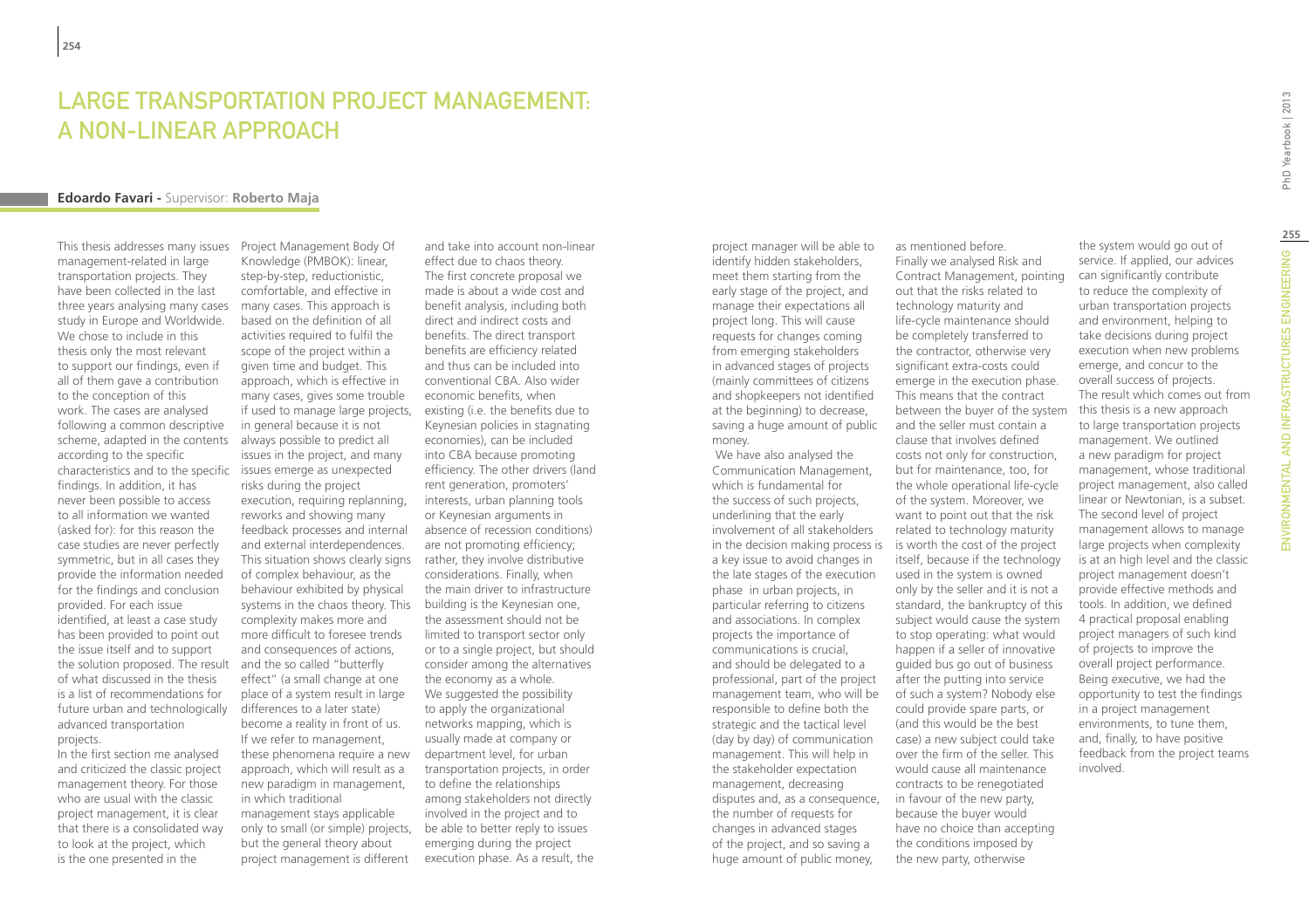# Identification of DMAs in looped water distribution networks using the graph **THEORY**

### **Giada Ferrari -** Supervisor: **Gianfranco Becciu**

Water distribution networks especially in urban areas, have mostly been designed as looped systems having a certain degree of redundancy, in order to allow for alternative flow paths to be available for water in the network, so that the demand nodes can be supplied even in case failures occur. Nevertheless there are some cases where the division of the network into independent districts, where the inlet and outlet flows are metered, may be convenient for several reasons. A district metered area (DMA) is an isolated zone in a water distribution system, that can be created by the closure of valves or by complete disconnection of pipe work and where the quantities of water entering and leaving the area are metered. The implementation of DMAs provides a reduction in leakages, due to the easier and faster identification and location of leaks, facilitates the creation of a permanent pressure control system and consequently the maintenance of a low level of leakage. It also improves the water distribution network management, thank to the simplified evaluation of the water balance, and reduces the water security risks, since the potential movement of contaminants throughout the system is minimized. The re-design of a water

distribution network into DMAs is not a trivial issue and if not undertaken with care, can lead to supply problems, reduction of reliability and worsening of water quality. In fact the introduction of DMAs changes the hydraulic behaviour of the existing network and may sensibly affect the redundancy; therefore the division into districts has to be done by practitioners with the aid of simulation software and should result from the comparison of different possible solutions. In practice the creation of DMAs has always been made empirically: according to a series of guidelines based on previous experiences, field investigation and practical considerations, modifications are performed manually in the water network following a trial and error approach.

More recent studies, based on graph theory methods, focus on the development of a standard procedure to automatically define districts in an existing water distribution network. Some approaches do not take into account the design criteria recommended in literature when performing the districting process, and check the acceptability of the solutions found only once they have been created. Others consider only some criteria, such  $\cdot$  the model of the water as district recommended size,

neglecting others equally crucial for the effectiveness of the resulting network, first of all the connectedness of each district with the transmission main and the absence of links between districts.

This study proposes a new methodology for DMAs design, which uses the graph theory and takes into account the most critical design criteria reported in the guidelines. In particular it allows for the division of a looped water distribution network into a certain number of districts having appropriate size, connected with the trunk main system and hydraulically independent from each other, i.e. no flow paths are available between districts. The methodology is able to provide a range of alternatives that can be compared and ranked through the evaluation of performance indexes. The purpose is thus to establish a procedure applicable to real complex water systems, that is able to find a certain number of possible scenarios, all feasible both for connectedness and for minimum head requirements, and leave to practitioners the decision of choosing which one is the best. The input data required for applying the proposed methodology, whose main steps are illustrated in Figure 1, are:

distribution network (topology,

hydraulic characteristics of the network, hydraulic analysis method);

∙ the minimum and maximum size for a single DMA,  $C_{\text{min}}$ and C<sub>MAX</sub>, usually expressed in terms of number of customer connections per districts;

to ensure the delivery of water to the customers.

The water distribution network is represented and handled as a graph by drawing its adjacency matrix which contains the information about the connection between nodes: its rows and columns represent the junctions of the water network and the ij-th value is equal to 0 if node i and j are connected, 0 otherwise. Since no direction is associated with pipes, the adjacency matrix is symmetric. A preliminary analysis of the network is performed; it provides for the identification of trunk mains and for the computation of the total number in particular the size of districts of customer connections in the network,  $C_{tot}$  from which the minimum and maximum number any node to be isolated. of districts that can be establish in the network are evaluated as the ratio between  $C_{tot}$  and  $C_{\text{MAX}}$  and  $C_{\text{min}}$  respectively . The value k indicating how many DMAs are to be designed, is set between the maximum and the minimum and DMAs layouts having different k are created, in order to have a wider range

∙ the minimum pressure required be created, a recursive bisection matter of fact, even if given a certain value of k, different runs will produce different solutions (i.e. DMAs layout), changing k will increase the variety of the solutions to analyse. Given a number k of DMAs to algorithm is performed: it is based on the principle of recursively bisect the set of demand nodes until the required number of subsets is obtained. The bisection algorithm represents the key part of the whole methodology and it is crucial for the achievement of the desired result: it is based on graph theory, in particular uses Breadth First Search algorithm as a tool, and in contrast with the methodologies developed so far, it performs a division of the water distribution network into a certain number of DMAs having characteristics that reflects the classic design criteria, and the connectedness with the trunk main, i.e. does not allow The execution of a series of runs, where the number of districts to create (k) is made to vary, generates a number of different scenarios. At this point the hydraulic analysis is performed and for each scenario performance indicators values

> are computed, so that solutions can be compared and the Pareto

of scenarios to compare. As a

**1. Overview of the proposed methodology**

**WDN** model

 $C_{\text{max}}$   $C_{\text{max}}$ π

π

т

τ idetify DMAs possible scenarios т. Evaluate performances<br>and compare the scenarios

front, i.e. the surface of nondominated solutions, can be determined. Scenarios are compared on the basis of three performance indicators: the cost of DMAs establishment, expressed in terms of number of pipes to be closed (isolating valves to be installed), the reliability of the resulting districted network, expressed through Todini's resilience index, and the water age as a surrogate measure of the quality of the water supplied.

Finally, the effectiveness of the proposed methodology is proved by the application to a real case study and the comparison of the results with those obtained by following the traditional trial and error approach.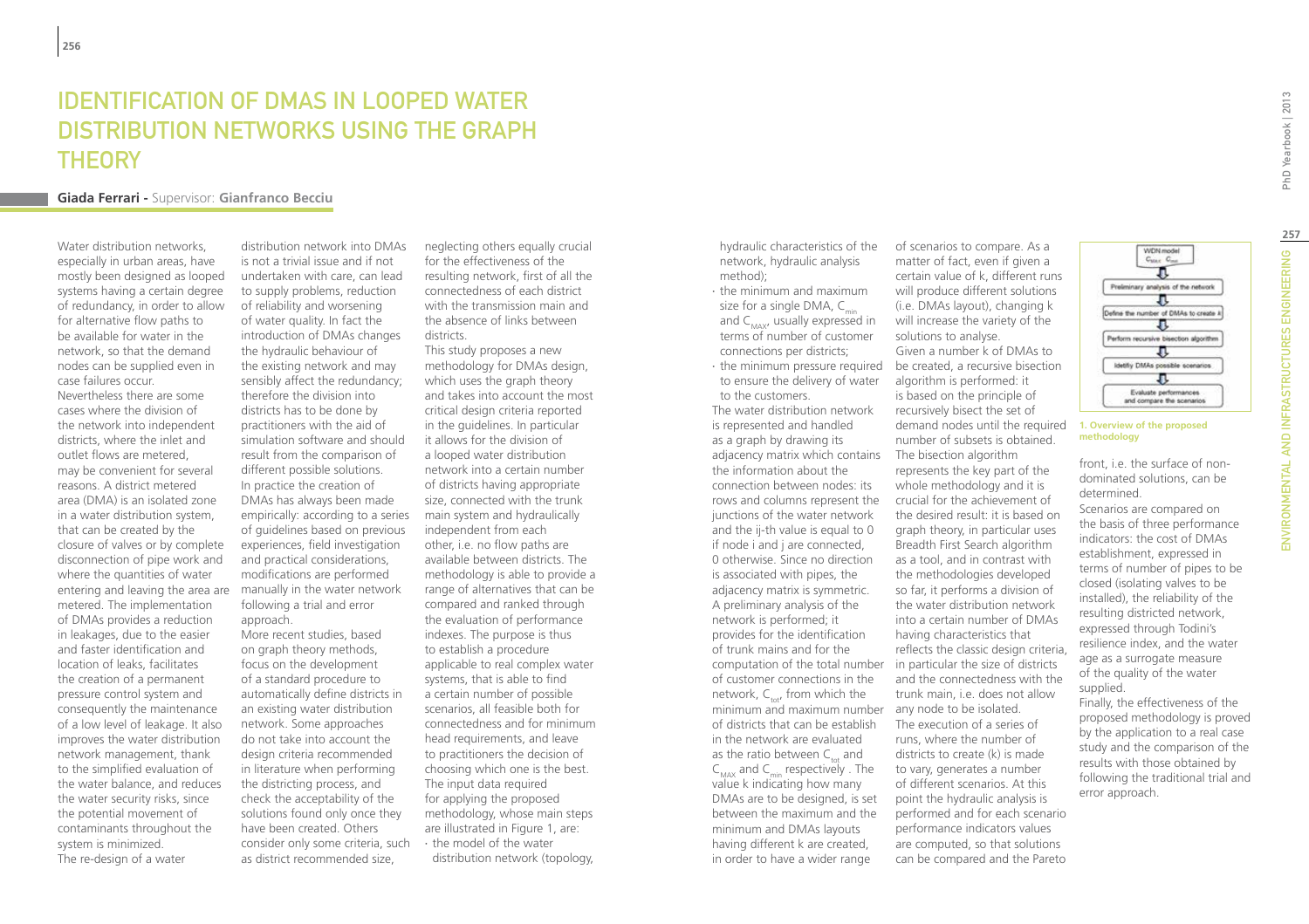# 3D modeling: structures, infrastructures, aquifers and shrubs

### **Valentina Forcella -** Supervisor: **Luigi Mussio**

This dissertation contributes to the 3D modeling field. In fact, the goal is to obtain 3D models automatically from a discrete data set.

Each 3D model is achieved using different software and methods. The former are Fortran and Matlab. The latter are outlier detection, voxel, cluster analysis, feature extraction, relational matching, Delaunay triangulation, and Bruckner profiling. The order in which these methods are used depends on the data types. The study cases are: the China Central Television Tower in China, an International airport in Italy, and the aquifer in Milan. Some problems must be solved to obtain a consistent 3D model. The first problem originates from the fact that the input data are discrete, not equally spaced or uniform and the outputted model must be continuous. Secondly, the input information is geometric. To obtain a 3D model, topological information must be collected. Finally, if the input data contains some outliers, the predicted values will be wrong. To solve these problems, suitable procedures must be set up. What follows is a description of the used methods.

A voxel is an element of the total volume, representing a value on a regular grid in a three dimensional space. The goal

is to obtain the optimal data allocation and to keep only nonzero pieces of data in memory. The zero order of voxel contains 1 cube, the first order contains 8 cubes, the second 64 cubes, the third 512 cubes, and so on. Clustering is the process of organizing objects into groups whose members are similar in some way and are dissimilar to objects belonging to other clusters. Clustering algorithms may be classified in: bottom – up or top – down, exclusive or overlapping. The first type of classification depends on the initial number of clusters. It may be equal to the number of data (bottom - up) or equal to one (top - down). The second type depends on the fact that a datum may belong to a single cluster (exclusive cluster) or to multiple clusters (overlapping clusters). The top - down exclusive cluster method is applied in this dissertation. The cluster analysis is applied in three different ways: vertically, horizontally, and depending on the characteristic of the points themselves inside the point cloud. This third kind of cluster is applied if the point cloud represents an airport or an aquifer. Feature extraction is a method

for finding information from the point cloud. It is possible to extract the perimeter and the type of each cluster. The

perimeter is necessary to know where to interpolate and to extrapolate information. There are different kinds of perimeters: the first is the classic one and the second is the piecewise Catmull – Rom's lines. In this last case, starting from 3 points, every straight line passes through the second point and it is parallel to the line joining the first and the third points. The classic one is used if the study case is characterized by few rough edges; the piecewise Catmull – Rom's lines in the opposite case.

It is possible to extract the close loop from Delaunay triangulation if the cluster is convex. It is not possible to obtain the perimeter starting from the triangulation if the cluster is concave. There are two kinds of cluster.

A sown is the representation of a horizontal plane formed by dense points. A chain is a planar path modeled by rare points. The distinction between sowns and chains is firstly made considering the number of points and secondly the local density.

Relational matching is a method for finding the best correspondences to generate a vertical boundary. The kinds of data that has to be matched are points that belong to different but consecutive clusters. The relational matching is applied to





checks if the middle point of the

obtain the vertical delimitation of the point cloud if it represents side of the triangle is inside the a structure or an aquifer. The relational matching is also applied to obtain the diagram of the areas automatically if the input point cloud represents an infrastructure. To do so, Delaunay triangulation must be applied previously. It is possible to connect a set of points with triangles. There are many possible triangulations; the triangle is inside the closed path, adopted one in this dissertation is Delaunay triangulation. The disadvantage is that this procedure is not robust. That is the reason why the input data must be checked before analyzing the data. If the point cloud does not have any holes, Delaunay triangulation perfectly works. On the contrary, it is not possible models, one for each horizontal to directly apply Delaunay triangulation so adaptations have to be done. The software

**1. CCTV 2. Aquifer after cluster analysis 3. Applied relational matching**

surface comprised of the space between the points connected using the relational matching. Delaunay triangulation is applied to the aquifer to create a row surface for each cluster and to obtain the perimetration. The Brückner profile analysis is consists in the calculation of cut and fill volumes of soil. This profile is obtained by integrating the area diagram for two consecutive airport sections. It is possible to divide each section into two triangles with Delaunay triangulation and to obtain the re of each triangle with stabilized Erone formula.

closed path, on the perimeter or outside the closed path. If it is inside the two contours or on the perimeters, the software keeps it, otherwise the line is deleted. If the input point cloud represents a concave body, Delaunay triangulation does not work. The software checks if the middle point of the side of the on the perimeter or outside the closed path. If it is inside or on the perimeter, the software keeps it, otherwise the side is deleted. Delaunay triangulation has is applied to the structure in two

different directions: vertically to create a row surface and horizontally to create continuous cluster. Delaunay triangulation is also applied to the infrastructure to calculate the area of the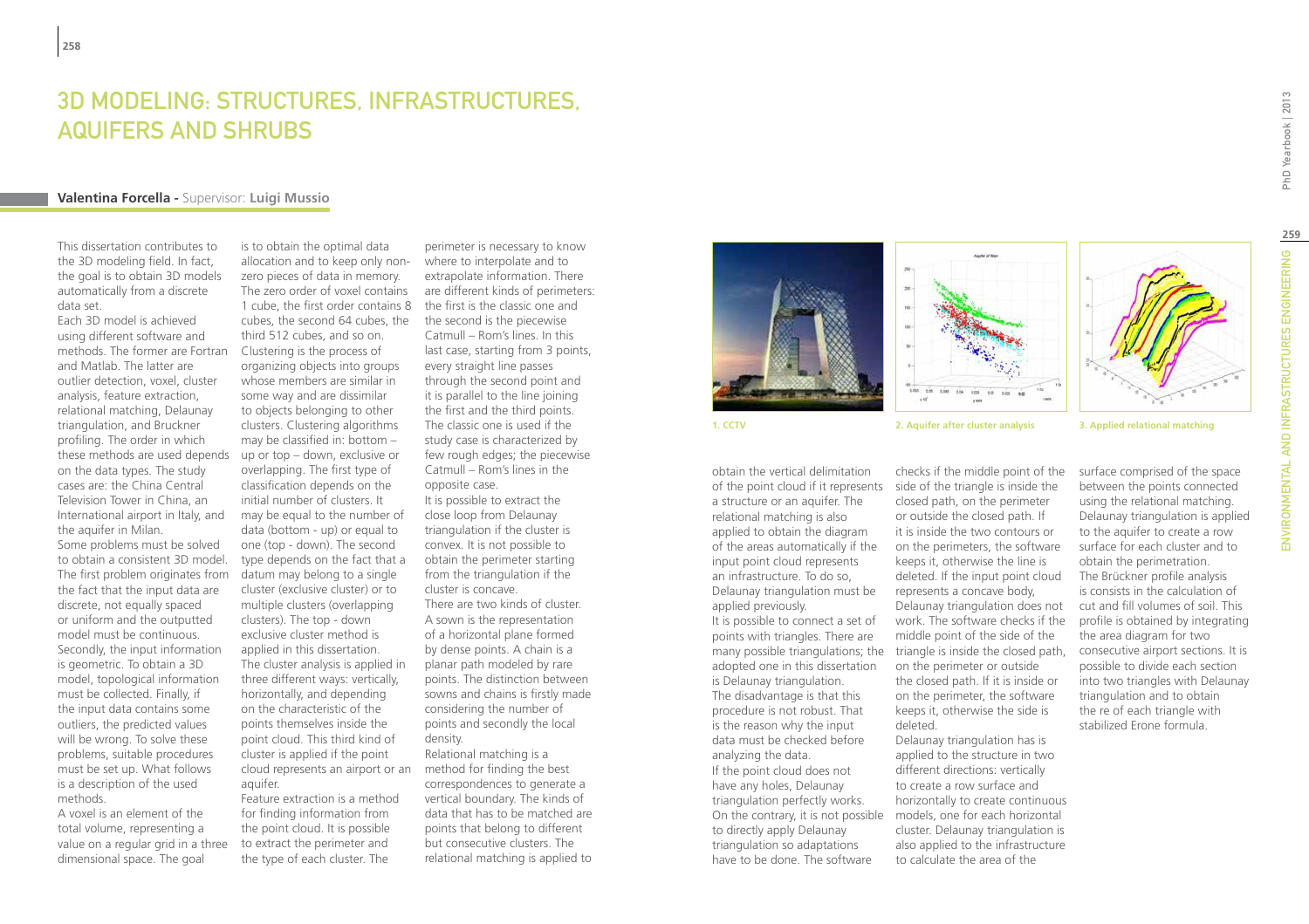# BIOMASS COMBUSTION IN SMALL RESIDENTIAL PLANTS: EMISSIONS, UNCERTAINTY, SCENARIOS OF REDUCTION

## **Silvia Galante -** Supervisor: **Stefano Caserini**

Biomass combustion is an important source of air pollution – especially for particulate matter and for some trace pollutants, like polycyclic aromatic hydrocarbons – and one of the emission sources with largest uncertainty, due to its diffuse character and to the lack of specific studies, in particular for southern Europe. The purpose of the present work is the assessment of the emissions originating from small residential biomass plants; furthermore, the main factors influencing emissions have been evaluated through an extended experimental campaign, involving different appliance and biomass types and supported by a thorough literature review. Other goals have been the quantification of the confidence intervals in the emission inventories, and in a case study (the Lombardy region) an evaluation of emission scenarios for the next years, on the base of appliance renewal.

The first activity has been a literature review concerning residential biomass combustion, aimed at the identification of the most important aspects influencing the emission process. Particular attention has been paid to the following topics:

∙ dynamics of pollutants formation during the combustion;

∙ average emission of macropollutants - particulate matter (PM), carbon monoxide (CO), non methanic volatile organic compounds (NMVOC) - and trace pollutants - in particular polycyclic aromatic hydrocarbons (PAH) and dioxins combustion process. The data (PCDD/F);

- ∙ PM speciation and consequent black carbon and organic carbon emissions;
- ∙ particle size distribution;
- ∙ uncertainty analysis; ∙ technological perspectives, concerning in particular PM aftertreatment units.

The experimental part of the work has been realized within the framework of a collaboration between DICA, ARPA Lombardia, ENEA and Innovhub – Stazione Sperimentale per i Combustibili (SSC), through a measurement campaign conducted on different types of heating appliances, representative of small scale residential units mostly utilized in Italy.

A critical point of the campaign is that measurements are usually performed in stationary combustion conditions, significantly different from the real ones. Therefore, part of the activity has been devoted to the preliminary evaluation of real scale operating regimes, conducted by in-field measurement of the

temperature: a data-logger has been installed in the combustion chamber of 13 different appliances, and the temperature has been registered for more than 1.300 hours, examining the different phases of the collected have been used to define a combustion cycle for the evaluation of emissions in the laboratory test bench that properly simulates real operating conditions of the heating appliance. For closed fireplaces and wood stoves two different procedures have been defined: a 'normal cycle' and a cycle with overload and closure of the air inlet in the final phase (most typical of 'real life' behavior in the evening and during the night).

Further measurements have been performed on automatic plants (pellet boilers and stoves): since in such appliances emissions are not so sensitive to the combustion phase, measurements have been performed in stationary condition.

The experimental investigation, conducted at SSC laboratory, includes as a whole emissions measurements for 63 different combustion cycles on manually fed appliances and 9 on automatic appliances; for each cycle combustion parameters (oxygen, temperature) and macropollutants (PM, NMVOC,

NOx) have been monitored. In addition, further measurements have been performed on polycyclic aromatic hydrocarbon, of the combustion phases, in dioxins, fine particles, PM with different measurement methods. Data have been statistically elaborated, and the influence of different factors (i.e.: type of wood, appliance and combustion cycle) have been examined.

Gaseous macropollutants and combustion parameters have been measured every few seconds. Analytical data have been made available by SSC with emission factors. determined from the raw data with the methodology suggested by the UNI-EN normative. The results obtained through data processing have proven that this methodology, that implies the use of averaged values of the mass flow and of the oxygen content in the effluent, is not appropriate for cycles in which the combustion parameters are highly variable. Therefore emission factors have been recalculated with a methodology that uses a more detailed approach, and a statistical evaluation of the most influent parameters has been performed.

The emission factors obtained by the experimental campaign have been compared with values available in the reference literature, underlining differences and uncertainties. By further data processing of the whole ensemble of experimental results and literature values, new average emission factors per appliance type and related uncertainty intervals have been proposed and finally applied to assess sectorial emissions in two case studies: Italy and Lombardy.

A more specific part of data analysis and evaluation has been devoted to the peculiar features terms of combustion parameters and pollutants emission, and to the variations for different appliance types. In particular, the initial, steady and final phases of the combustion process have been examined: specific attention has been dedicated to the cycle with final overload.

An interesting aspect related to biomass combustion is connected to black carbon (BC) and organic carbon (OC) emissions: these PM components are considered important for climate change, but have not been thoroughly investigated until now. A measurement of BC and OC have not been performed during the experimental campaign; nevertheless a specific evaluation has been made in the present work, assessing average emission factors from a literature review, and calculating emissions in a case study. The research activity has been further developed in the elaboration of a regional inventory, comprehensive of all BC and OC emission sources. The inventory identifies as dominant sources diesel vehicles and residential use of biomass, responsible together of more than 70% of overall emissions. In the biomass sector specific attention has been given to the uncertainty assessment, that has been performed with the Monte Carlo method; a preliminary evaluation of the probability density function of every variable has been performed. In the case study of Lombardy, PM emission scenarios

prospected for the period 2010- 2020 have been calculated on the basis of biomass use trend and appliance renewal rate. In particular, the 'business as usual' scenario has forecasted in the next years a period of increasing PM emissions, due to an enhancement of biomass use in the residential sector, followed by a decrease in consequence of the better energy efficiency of new appliances. In the absence of specific policy aimed at appliance renewal and at a sharp improvement in the efficiency, 2020 emissions will be still higher.

A more advanced evaluation of uncertainty has been performed in the case of benzo(a)pyrene emissions: starting from probability and possibility curves associated to biomass use and emission factors, the Monte Carlo method has been applied in the pure probabilistic and hybrid probabilistic – possibilistic version, comparing results.

Yearbook | 2013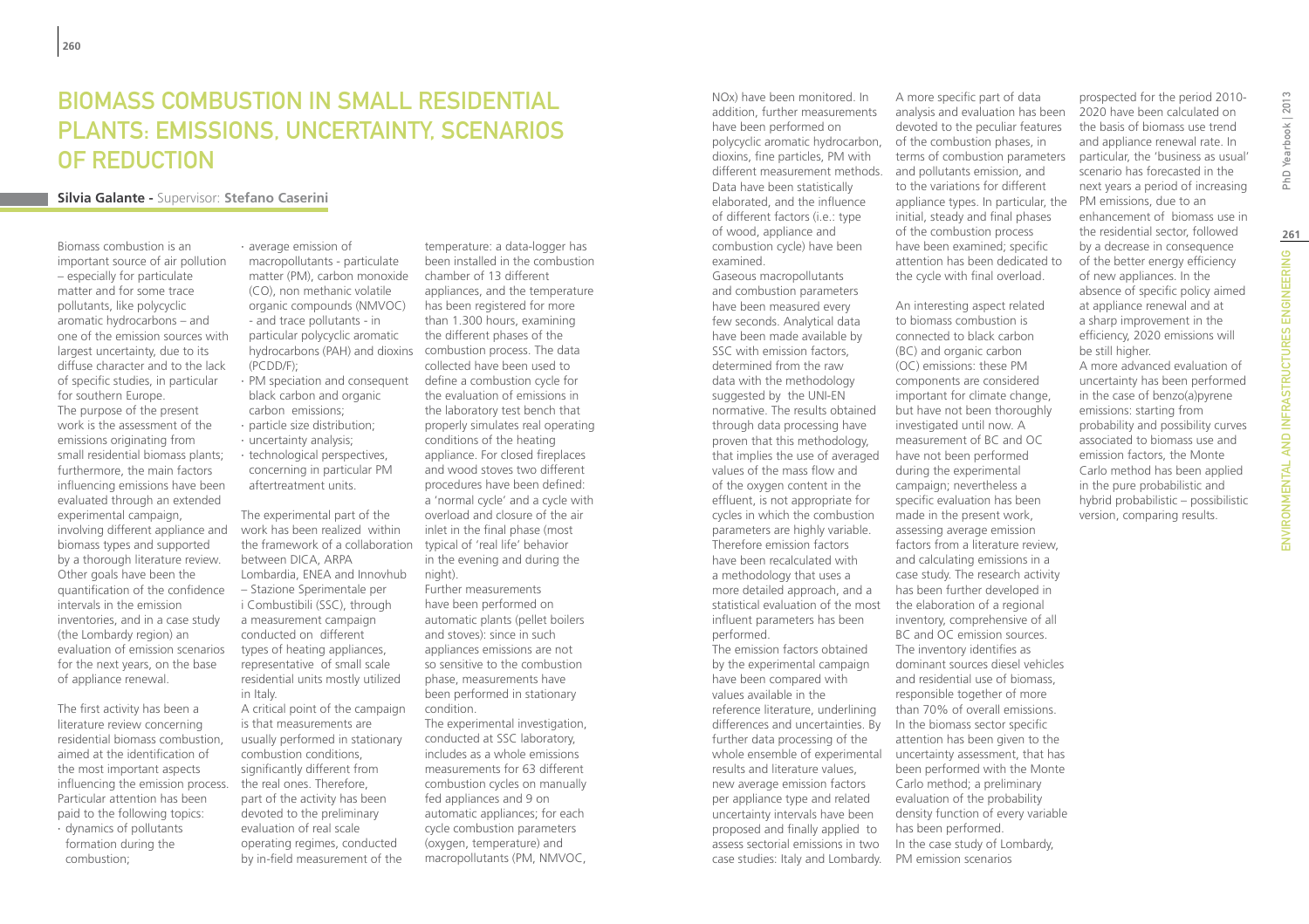## Maintenance optimization on urban road pavements based on Life Cycle Cost Analysis

### **Sara Malvicini -** Supervisor: **Maurizio Crispino**

Optimizing life-cycle cost of transportation infrastructures is regarded as a strategic approach for achieving the sustainability of infrastructure systems. Pavements are complex structures involving many variables, such as materials, construction, loads, environment, performance, maintenance, and economics. Thus, various technical and economic factors must be well understood to design pavements, to build pavements, and to maintain better pavements. Moreover, the problems relating to road maintenance are still more complex due to the dynamic nature of road networks where their elements are constantly changing, being added or removed. These elements deteriorate with time and therefore requires substantial expenditure in order to maintain these items in good condition. Also, the preparation and evaluation of the best ways to direct this cost is an extremely difficult task due to many factors lack of serviceability is already that affect the deterioration of these elements. Thus, a scientific and preventive maintenance approach is important to manage the maintenance of the road network effectively. A good system can deal with all these variables and identify priorities for conservation in order to ensure the achievement of the desired goals of maintenance to

the fullest. An approach to carry out these targets is adopting Pavement Management Systems (PMS) that will enable highway agencies to manage and maintain the networks in an effective manner (The World Bank 1988). A lot of Pavement Management System have been implemented on highways and airports infrastructures but only a few have been implemented on urban roads. Characteristics of urban and extra-urban roads are not the same. The differences can be grouped into: technical issues such as the types of maintenance work, administrative issues such as sharing of the network by different organizations, the nature of pavement distress types and the size and the complexity of the network. Maintenance is required to retard or correct the deterioration of infrastructure facilities. There are two main types of maintenance activities: corrective maintenance, undertaken when a certain evident on the pavement surface expenditures but also user costs where the leading concept is that the proper time to apply maintenance is before the need is apparent. Nowadays, in Italy and many other countries, the current practice of most road authorities and public administrations concentrates

only on corrective maintenance. The main reason for this is the shortage of available funds, which directs some decision makers towards putting the limited funds on corrective measures to satisfy road users, with negative consequences on the infrastructure management. *Life Cycle Cost Analysis* (LCCA) is a valid engineering-economic tool used to compare alternative investment options. Its use was encouraged for the first time by the 1986 AASHTO *Guide for the Design of Pavement Structures* to evaluate the cost-effectiveness of different designs. Nevertheless, this process has been used only routinely among Italian local administrations as a decisionsupport tool. The traditional approach to LCCA involves the estimation of the costs met both by the agency and the users of the road system, as a result of agency policies in construction, maintenance and rehabilitation activities. Best practice LCCA must include not only direct agency and eventually environmental costs. User costs are induced on the community resulting from normal operations and work zone activities, including travel costs, vehicle operating costs and safety impact. In order to apply Life Cycle Costs Analysis to pavement network

some elements have to be considered or evaluated. The three essential components of a road maintenance optimization model are prediction road condition (using deterioration model), prediction of the effects of maintenance treatments on road condition and estimation of SN; defining the deterioration road user costs as a function of road condition. Road condition has a number of measurable attribute. The most important ones in the present context are: Roughness (International Roughness Index - IRI); Pavement strength (Structural Number - SN). Composite indexes combine attributes into a single measure of pavement condition. The composite index considered in the present work was the Present Serviceability Index (PSI). For each of them, evolution model have been computed based on traffic and on nowadays pavement condition. User costs were evaluated using considerations coming from Highway Development and Management Model (HDM4) and from the simplified road user costs model for Portuguese highways. The objective of the present work was to analyze the effect of different user costs models on road maintenance strategies. In order to compare different scenarios a linear optimization problem was formulate. After its calibration the model was

applied to the Lisbon road network. In particular in the present study the followed steps were: identifying the network and its characteristics (traffic, geometry, pavement structure) and defining pavement condition in terms of IRI and curve for each pavement and clustering road with the same pavement structure and the same traffic, identifying the applicable maintenance treatments; defining the range of applicability of each treatment (related to the pavement condition), their cost and the benefit that each treatment could have in terms of PSI and SN on the pavement; fixing the analysis period and define the constraints (maximum budget, minimum condition, etc); evaluating agency costs on the whole analysis period for the selected maintenance strategies, estimating user costs related to each selected treatment, determining overall cost for each maintenance treatment and total costs of each competing strategy; developing the final performance curve for each strategy; quantifying benefits provided by each competing strategy. Results coming from this analysis shown that it is not possible to select an unique maintenance strategy on the same analysis

period for all roads in the

network. Benefit connected to each strategy is strictly related to traffic, geometry, and initial pavement condition. In order to minimize agency costs and user costs the appropriate maintenance plan have to be implemented considering the most suitable analysis period.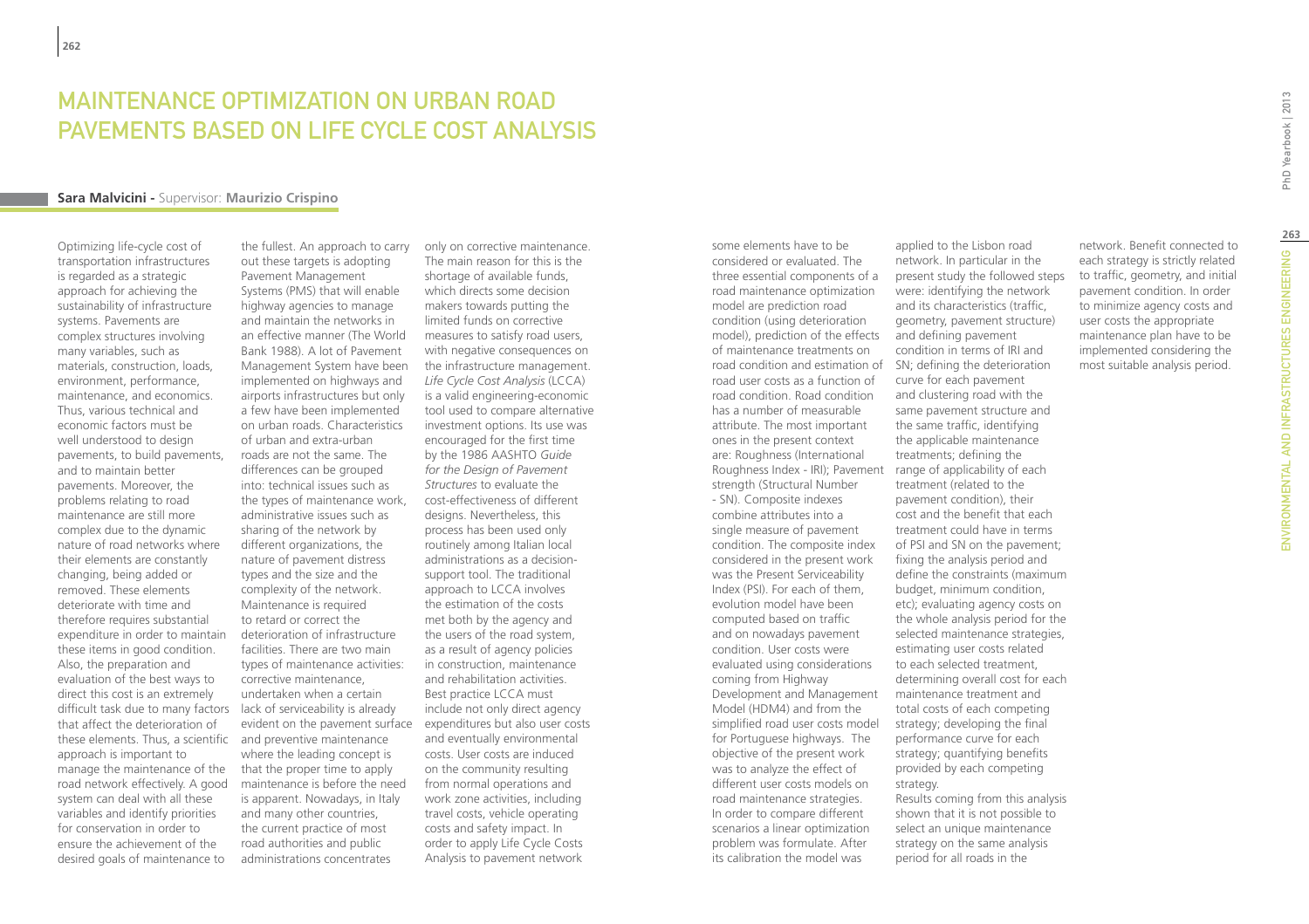## EDDY COVARIANCE MEASUREMENTS IN THE P t Valley: repre sentati veness and acc uracy

### **Daniele Masseroni -** Supervisor: **Marco Mancini**

This PhD work is mainly focused on researching utilities for increasing the micrometeorological flux reliabilities. Micrometeorological stations, which use the eddy covariance technique to estimate turbulent fluxes in the surface layer, are generally located in different agricultural fields to assess evapotranspiration and carbon dioxide fluxes between soil (or vegetation) and atmosphere. Evapotranspiration and carbon dioxide fluxes of the SVAT (Soil – Vegetation – ATmosphere systems), have to be correctly estimated if a sustainable and parsimonious water resources management would be made. Moreover energy and mass balances model outputs (e.g. latent heat flux and soil moisture) can be compared with micrometeorological measurements, if and only if micrometeorological data are rigorously processed and their qualities are assessed. Micrometeorological technique was born about 30 years ago and, subsequently, a large contribution about data corrections was rapidly given by many scientists. However, many aspects about measurement proprieties and flux reliabilities are only now investigated. In the first part of this work, starting from high frequency measurements of the three wind components and carbon dioxide/

water concentrations, eddy covariance data are processed using an open source program and the results are compared with those obtained by a simple software implemented at the Politecnico of Milan for averaged data for real time water management. Thanks to this comparison the main correction procedures which have to be necessarily implemented to obtain reliable turbulent fluxes from micrometeorological data, are shown. The reliability of the micrometeorological measurements is usually assessed with the energy balance closure. Moreover, the use of energy data to validate land surface models requires that station is investigated through the conservation of the energy balance closure is satisfied. However, the unbalance problem is an important issue which has not yet been resolved. simple method based on mobile In the second part of this work, many aspects which could cause underestimation in turbulent flux in intra-field spatial variability measurements are shown. The factors which could influence the energy balance colure are separately investigated and the energy balance closure improvements or worsening are shown in order to understand the number of factors which could play a fundament role into energy balance closure problem. One of these problems is represented by flux scale

proprieties. In fact, net radiation, latent, sensible and ground heat fluxes (which represent the four components of the energy balance) have different representative source areas which covers different sectors of the field: from few centimeters for ground heat flux, to a hectare for latent and sensible heat fluxes. Therefore, several errors in energy balance closure can be related to the difficulty to match footprint area of eddy covariance fluxes with the source areas of the instruments which measure net radiation and ground heat flux. In the third part of this work, representative source area for turbulent fluxes measured by eddy covariance modeling and experimental campaigns in totally different field situations: bare and vegetated soils. A revisited and fixed eddy covariance stations is found to be helpful investigations of turbulent fluxes also over homogeneous canopy such us maize fields. The results of these experiments lead to interesting improvements about turbulent flux representative source area knowledge increasing literature results.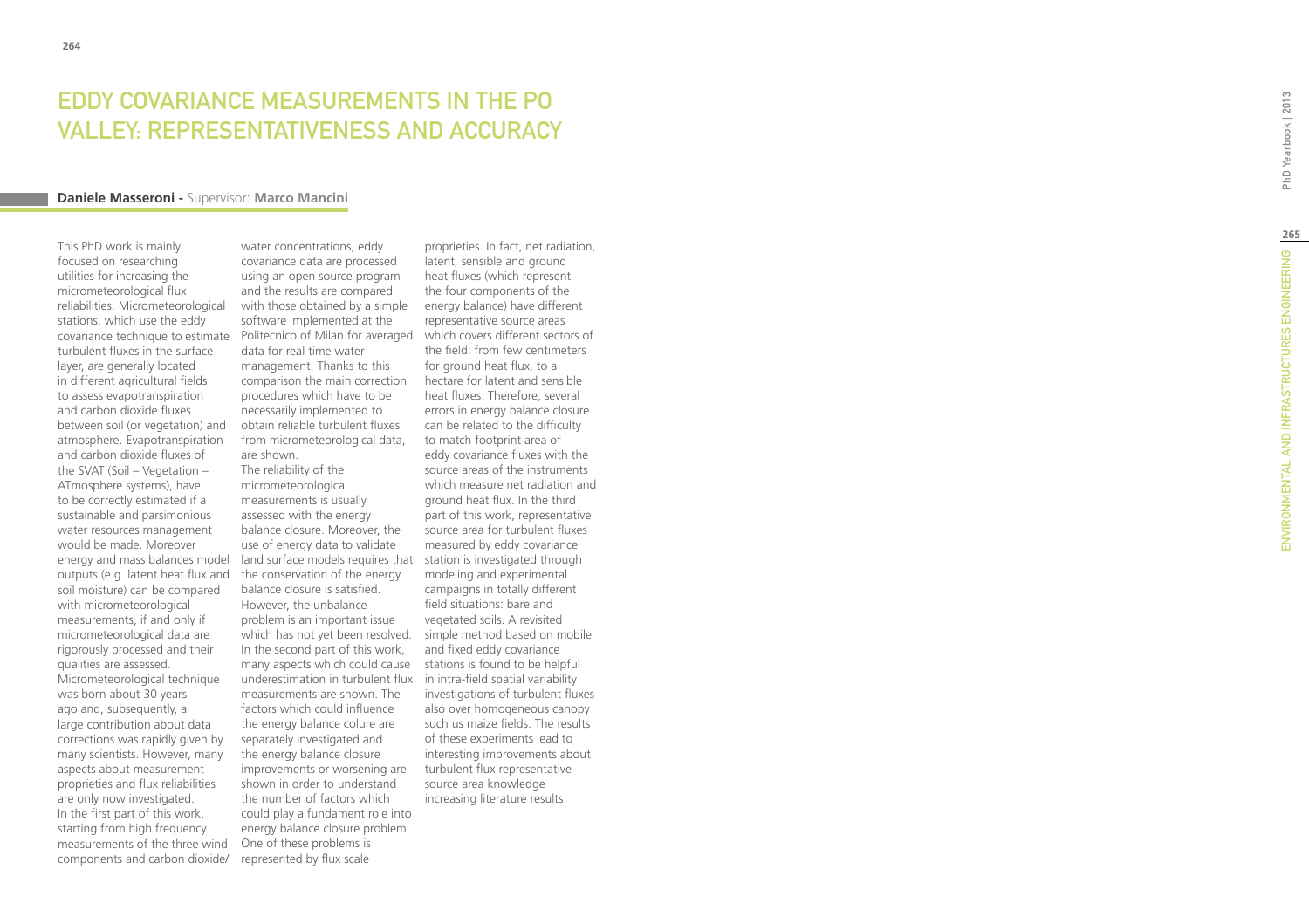# TWO-FLUID MODEL FOR SOLID-LIQUID FLOWS IN PIPELINE SYSTEMS

### **Gianandrea Messa -** Supervisor: **Stefano Malavasi**

In this thesis a mathematical model for the simulation of turbulent solid-liquid internal flows with different concentration is presented. These flows are encountered in many engineering fields such as mineral, chemical and oil&gas. Slurry pipelines are widely used in mining to transport mineral concentrate from a mineral processing plant near a mine. Fluidized beds and stirred tanks are very important in the chemical industries. The extraction of oil from a well it is actually a multiphase mixture containing solid particles that flows into the pipeline. Concerns of designers are the erosion of steels goods due to solid particles and the different behavior of the devices in presence of a significant amount of solids.

Different approaches are available to address solid-liquid internal flows. Despite being very expensive, experimental tests can encounter considerable technical difficulties, especially in determining local values of solids concentration and velocity. For dense mixtures they are essentially limited to straight pipe flows, while simple hydraulic singularities have been tested only for very low particle loading. Simplified physically-based models are a powerful tool for estimating some parameters in simple

flows, but their applicationspecific formulation renders them unsuitable for use in case of more complex flows. Due to its versatility, Computational Fluid Dynamics (CFD) has been a commonly-used approach in recent years. The CFD models are divided between two groups, which rely either on tracking each single particle or interpreting both phases as interpenetrating continua. Models of the former group require considerable computer time and are essentially limited to rather dilute flows; those of the latter, often referred to as "two-fluid models", are *de facto* the only possible way to simulate dense flows. However, even for pipe flows, the existing two-fluid models appear to be very unstable numerically as well as computationally expensive, thus unsuitable for application to more complex flows of engineering interest. The mathematical model presented in this thesis is a "two-fluid" one. The model solves a double-averaged formulation of the mass and momentum conservation equations for both phases, coupled by means of interfacial momentum transfer terms. The model is robust and numerically stable, and requires rather low computer time to procure converged solution. These features, which make

it particularly attractive for the applications, arise from the peculiar way in which the key physical mechanisms governing solid-liquid flows are modeled. To account for turbulent dispersion of particles, phase diffusion terms have been included in the phase continuity equations, together with all the conservation equations. To model the effect of multiple particles, an expression for the mixture viscosity is used to define the particle Reynolds number, which in turn appears in the drag coefficient correlation. The asymptotic behaviour of the mixture viscosity sets an upper limit to the solids concentration, preventing the particles from over-packing. This avoids the need to introduce a collisional pressure term in the momentum equation of the solid phase, further contributing to the stability of the model. Turbulence in the fluid phase is represented by means of eddy-viscosity based models specifically derived for twophase flows. The development of the model is divided in three steps. At first, the turbulent flow of solid-liquid mixtures in horizontal pipes is considered (Figure 1). Besides of being of interest for the applications, this benchmark case allows verifying the performance of the

model by comparison to both a large dataset of experimental measurements from open literature and the predictions of the existing two-fluid models. The new model proved suitable for predicting the main features of the flow under fully-suspended flow conditions over a wide range of variability of the significant parameters involved. Compared to the existing models, the proposed one appears capable to provide results with the same accuracy but requiring considerably less computer time due to its peculiar stability. This feature, important when simulating straight pipes, becomes fundamental when dealing with more complex geometries. Afterwards, the model is applied to a complex geometry of to a simple hydraulic singularity, which is a sudden expansion in a rectangular duct. The model conserved its stability and ease to attain a converged solution. The lack of experimental data for this benchmark case, due to the technical difficulties in performing the measurements, doesn't allow comparing computations with measurements. A sensitivity analysis is performed to quantify the influence of some terms of the model which proved ineffective for pipe flows but could be potentially relevant for more complex flows. The literature available



about analogous flows, even if not in complete similarity with the specific benchmark considered, allows verifying the phenomenological consistency of the numerical solution. At last, the model is applied engineering interest, which is a wellhead choke valve for oil and gas applications (Figure 2). In order to dispose of experimental measurements collected in previous campaigns, at this stage of the work water is taken as the carrier fluid and the flow within the valve is assumed turbulent. Starting from the single-phase flow case, validated with respect to the experimental data, the effect of the presence of sand particles is studied, focused on the influence of solids concentration and particle size on the dissipation and regulation characteristics of the device, providing useful

**2. Solid-liquid flow through a wellhead choke valve**

CHAMBER

guidelines to designers. The model proved robust and stable also for the valve case in which these features are really fundamental.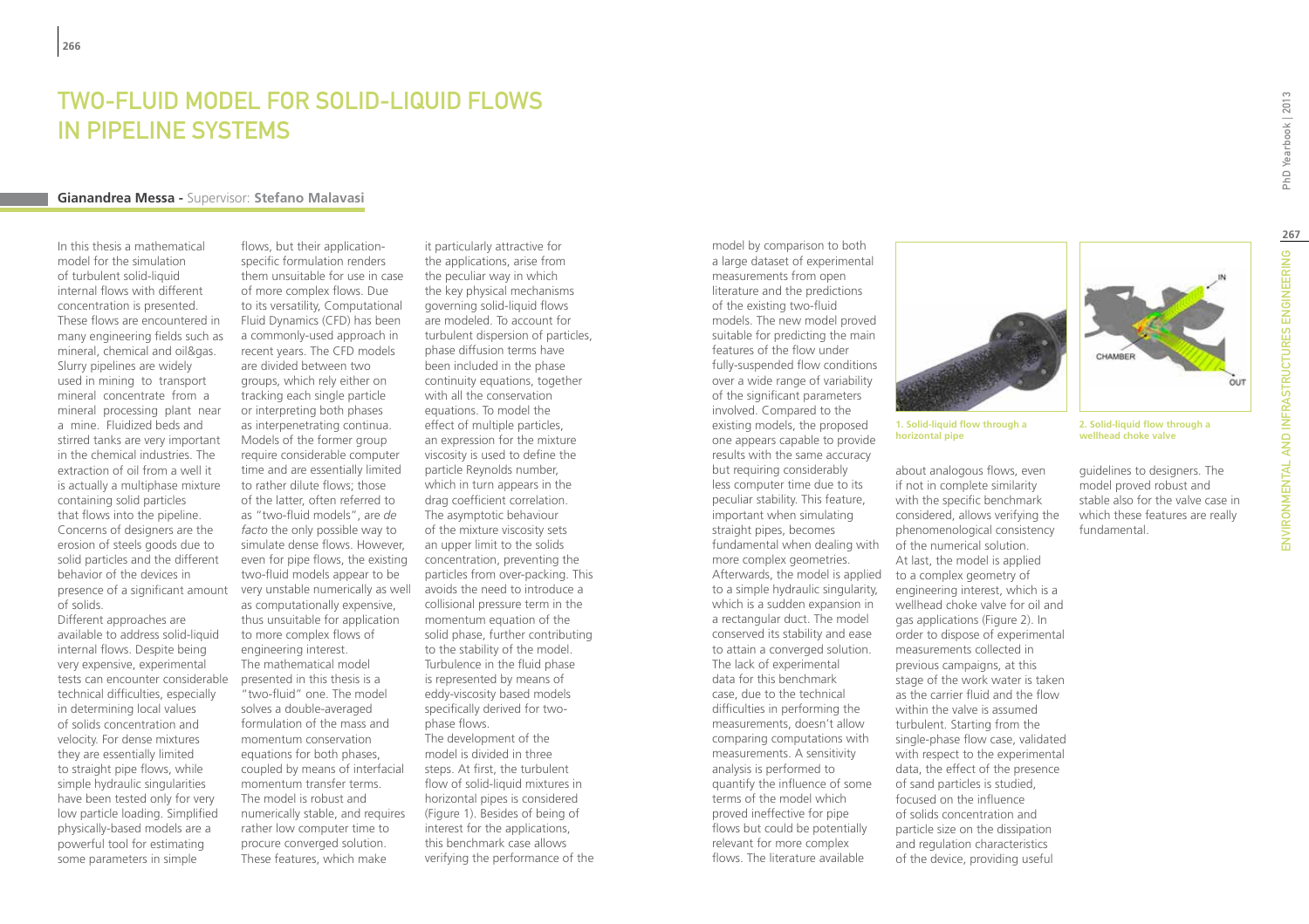# EFFECTS OF ARSENIC PARTITIONING AND DYNAMICS ON THE ASSESSMENT OF GROUNDWATER BACKGROUND LEVELS

### **Antonio Molinari -** Supervisor: **Alberto Guadagnini**

Anthropogenically induced land use changes have caused a critical increase of the number of locations where concentrations of dissolved chemical species exceeding drinking water regulation thresholds are detected. At the same time, chemical compounds might be associated with naturally large concentrations for reasons linked to specific local hydrogeochemical processes taking place in the context of water-rock interactions and associated with the specific geological composition of the host porous matrix. Application of remediation techniques to restore these waters to a good chemical status might not be feasible and/or realistic under these conditions. In this context, natural background level (NBL) represents "*the concentration of a substance or the value of an indicator in a body of groundwater corresponding to no, or only very minor, anthropogenic alterations to undisturbed conditions*" (GroundWater Daughter Directive 2006/118/EC). A proper estimation of the NBL is useful to (*a*) define threshold values consistent with specific natural features of water bodies; (*b*) distinguish actual anthropogenic contamination from cases where natural conditions occur; and (*c*) define

the correct chemical status of groundwater bodies. The most reliable approach to estimate NBLs should probably be based on the analysis of

samples collected from locations where water quality has not been altered by anthropogenic activities. Unfortunately, it is difficult to find pristine portions of aquifers in populated areas. Other approaches should therefore be applied. These include, *e*.*g*., methodologies based on (*i*) statistical analysis of available data, (*ii*) experimental characterization of soil and water samples, and/or (*iii*) geochemical modeling of processes occurring in the systems.

Evaluation of concentration levels which can be considered as consistent with actual natural processes taking place in a specific system and with observed space-time dynamics can be accomplished through theoretical and/or experimental approaches. Statistical analyses can be employed to model observed frequencies of concentrations detected at several monitoring wells. Experimental analyses such as batch or column tests can be performed to characterize the behavior of target solid matrices under specific redox and flux conditions consistent with natural environments investigated. These experimental

results can then be interpreted through mathematical modeling of geochemical processes which can contribute to define the NBL of a target species. Arsenic (As) is a ubiquitous element which can be found in the atmosphere, soils and rocks, natural waters and organisms and is arguably one of the most dangerous species which can be observed in groundwater systems. Natural sources of As are, *e*.*g*., the weathering of As minerals, volcanic activities and the occurrence of strong reducing conditions which can promote As release to groundwater. Arsenic is commonly used for several industrial and agricultural applications. Therefore, large concentrations of this metalloid can be found in groundwater as a result of anthropogenic activities. In the presence of large As concentrations it is important to distinguish between effective anthropogenic contamination and scenarios under which As dissolution in water is triggered

by specific natural conditions. In this framework, the abundant and high quality data-set available from ARPA (Regional Agency for Environmental Protection) Emilia-Romagna highlighted the occurrence of large hot-spot of As concentrations in groundwater bodies located in the Emiliastudies hypothesized that these large concentrations could be associated with natural release processes from geomaterials filling the Po Basin, consistent with the large As content detected in the host porous matrix. A key aim of this research work is the investigation of the effect of As partitioning and dynamics on the NBL assessment of this metalloid in selected aquifers of the Emilia-Romagna Region. The application of global statistical methods to estimate NBLs highlighted that the analyzed groundwater bodies are characterized by distinctly different responses, in terms of estimated NBLs. The latter were found to (*a*) increase with the average depth of the investigated water bodies and (*b*) display different temporal time frame. Background concentrations are the result of several factors, including physical and chemical processes taking place in the natural environments which are typically not captured by global

Romagna Region, Italy. Previous

statistical methods. Experimental activities (Fig. 1) have then been designed and performed to improve our understanding of mechanisms influencing As NBLs.

These activities include batch tests and selective sequential



**1. Outline of experimental activities carried out**

dynamics within the observation correlation between temporal extractions which have been performed by employing samples representative of the natural host matrix occurring in the deep groundwater systems investigated. Experimental characterizations focus on (*a*) As fractioning within different solid matrices, and (*b*) the effects of redox changes on As mobility. Batch tests showed a distinct dynamics of redox conditions and As release. The largest As release were observed from vegetal matter which releases the metalloid faster and with larger amounts than the other tested solid matrices. This suggested that the high hot-spot As concentrations detected in Emilia-Romagna aquifers could be consistent with the localized occurrence of vegetal matter which releases arsenic as a consequence of redox changes. Geochemical modeling of

experimental results evidenced that (*a*) organic matter strongly affect pH and redox conditions. thus influencing As speciation and mobility, (*b*) large dissolved As concentrations should be expected when the low crystallinity phases are subject to dissolution, (*c*) iron minerals appear to govern As dynamics for short time scales while Mn phases can contribute significantly to As release over long time scales of water/solid matrix interaction. It is concluded that estimates of NBLs of chemical species such as arsenic need to be performed by considering real field conditions

to assure consistency with the hydro-geo-chemical behavior of the tested aquifer.

PhD Yearbook | 2013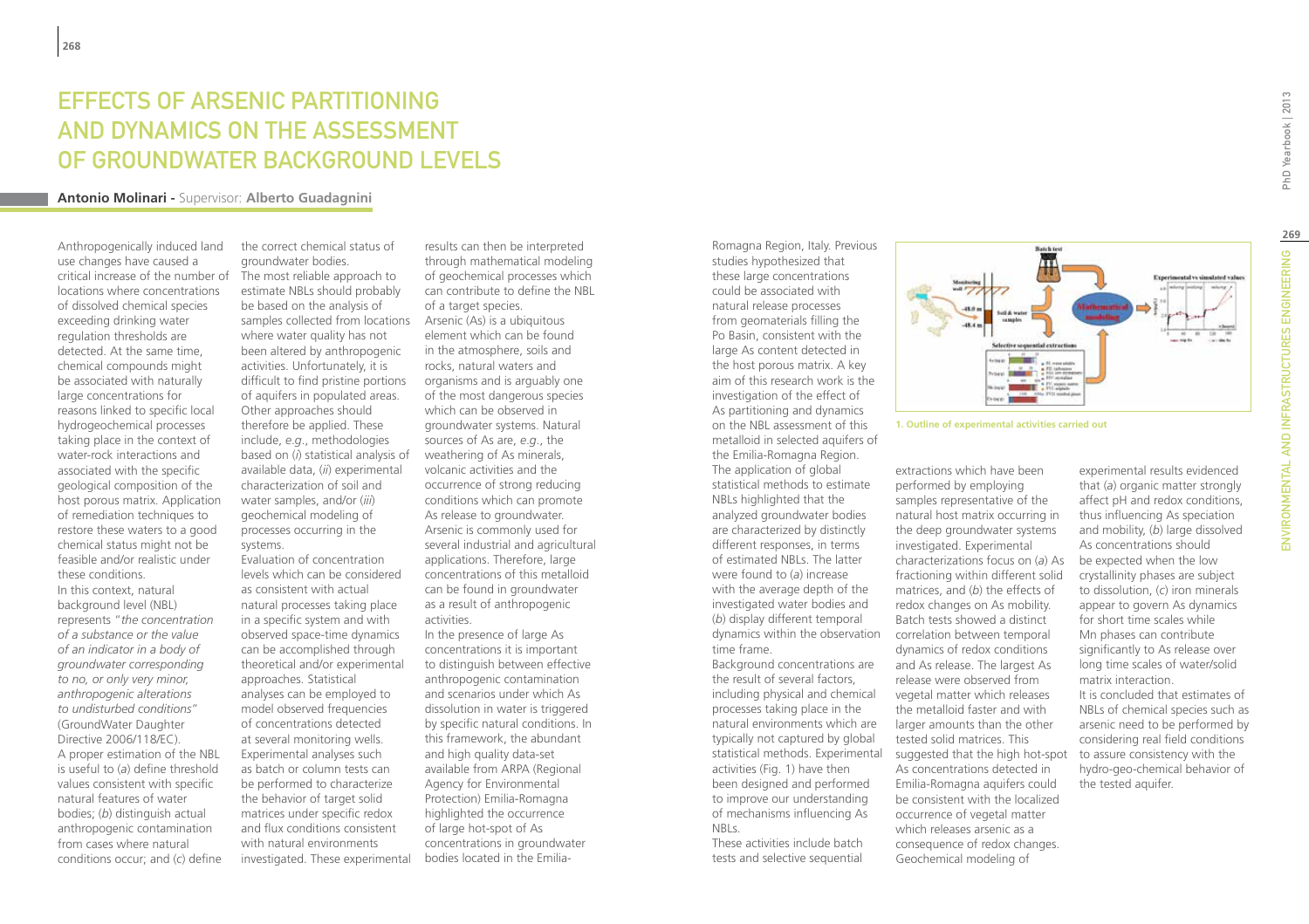# Assessment of SRTM and ASTER GDEMs **QUALITY**

### **Barbara Padova -** Supervisor: **Vittorio Casella**

Digital Elevation Models (DEMs) are used when there is a need to analyze space and environmental processes. DEMs have become an important source of topographical data for many fields of study, e.g. civil engineering, earth sciences (hydrological, geological, infrastructure planning, etc.), military applications as well as for natural resources management. In general, the use of DEMs allows measuring, planning, analyzing ground; visualizing, simulating and making decisions. In most applications DEMs replace or complement conventional data sources and formats such as paper or hardcopy maps. Where topographical data is simply unavailable, global coverage elevation data sets, typically DEMs from remotely sensed data, can be the main source of information. In this sense, DEM has a cost-effective means of acquiring current and accurate land cover and topographic

information. During the last few years, two new global DEMs have been acquired and freely available:

∙ the SRTM model, obtained through the processing of the Shuttle Radar Topographic Mission, with a spatial resolution varying from 1" to 3" (which means respectively 30m and 90m in respect to the equator)

∙ the ASTER model, obtained through the processing of the Advanced Spaceborne Thermal Emission and Reflection Radiometer, with a spatial resolution of 1". These models are extremely useful since they are the only source of elevation data with a worldwide coverage and characterized by a vertical accuracy and by a spatial resolution suitable for rapid or large scale mapping purposes. The aim of the thesis is to evaluate an assessment of accuracy of SRTM and ASTER datasets over a large area. A wide test site was established, corresponding to the Lombardia Italian region, showing a large variety for vegetation, slope and urbanization.

Lombardia has an area of about 23.860km² and its surface is divided almost equally between the plain and mountainous areas, respectively representing 46% and 41,6% of the territory. The remaining 12,4% of the region is hilly.

The used control data are: 1.550 GPS points, from different networks, with accuracy less than 10cm in the z coordinate 115.000 spot heights, extracted from the 1:10.000 regional map, having a nominal accuracy of  $1,80m (2)$ the DTM with horizontal resolution of 20m.

Furthermore, a 10x10m raster map of land use, having 8 classes (dense urban, sparse urban, high vegetation, low vegetation, farm land, road network, water, other), was created.

For GPS points and spot heights are calculated additional parameters to make different analysis on investigated surfaces: the slope and the aspect of terrain and, using the map of land use, to every vertex is associated a class of land cover. The goal of the thesis is to perform a general quality assessment of the considered data: systematic and random errors, planimetric offsets, outliers' detection. All these analysis are performed on throughout the Lombardia area, to study how change the standard deviation and rmse parameters with respect to position, terrain geometric characteristics (slope and aspect) and terrain typology (urban, forest, farm land, etc). The thesis has an aim also from the technological point of view. Usually, GIS softwares have good capabilities of managing and visualizing data, but they lack powerful analysis tools. Scientific programs instead, perform detailed analysis but usually lack visualization tools. The work has been realized using open source resources, as today solutions are available

and considered mature and for which there is rich documentation. All the datasets are considered like cloud points and are stored in tables inside a unique PostgreSQL database, using the spatial extension PostGIS to enable the geometric definition of data (point, line, polygon, etc.).

The GIS software named QuantumGIS is used for visualization. The program has a plugin architecture, and a plugin to an exterior database. All functions created to realize the analyses are written using the programming language

on that topic and created the DEMSHIFT and DEMANAL programs, performing, respectively, planimetric offsets and sophisticated DEM analysis. Both programs use a GRID structure for the investigation. The Hannover tools are applied to the Lombardia dataset and the results obtained with the two toolboxes (PostgreSQL + PyBP; Demshift + Demanal) are compared. The table shows a summary

is available to make a connection parameters about the SRTM and of obtained robust statistical ASTER surfaces with respect to all spot heights and different terrain typologies: urban, forest and field.

precision is 7,42m. The ASTER model is less accurate than SRTM, although being denser. The comparison between PyBP and Demanal highlights a different behaviour, when they are applied to the same data, due to the TIN and GRID structure they use. Indeed the grid calculation step has a smoothing effect on the obtained surface, which results in an accuracy loss on steep terrains.

|                                                                    | <b>SRTM V4</b>  |      |         | <b>ASTER V2</b>         |      |       |                                               |         |
|--------------------------------------------------------------------|-----------------|------|---------|-------------------------|------|-------|-----------------------------------------------|---------|
|                                                                    |                 |      |         |                         |      |       | ALL URBAN FOREST FIELD ALL URBAN FOREST FIELD |         |
| median [m]                                                         | $-1,87$ $-0,75$ |      | $-1.11$ | $-2,21$ $-2,95$ $-1,69$ |      |       | 0,51                                          | $-4,50$ |
| std2 (1,48·MAD) [m]                                                | 3,98            | 2,38 | 11,16   | 1,61                    | 7,42 | 15,19 | 10,78                                         | 4,40    |
| rmse2 (median <sup>2</sup> +std2 <sup>2</sup> ) <sup>0,5</sup> [m] | 4,40            | 2,50 | 11,22   | 2,74                    | 7,98 | 5,46  | 10.80                                         | 6,66    |

Python, and are organized in a Python module, named PyBP. The SRTM and ASTER surfaces are generated using the TIN structure and the Delaunay algorithm. The elaborations are performed

also using the program realized from Dr. Karsten Jacobsen. The Leibniz University, Hannover, accumulated a wide experience in GDEMs assessment. Dr. Jacobsen published many papers in open flat areas; the overall

The SRTM model presents a height bias of -2,21m (column 'Field', showing the behaviour of the model when it is not disturbed by other factors such as slope, trees and buildings) and a random error of 1,61m (column 'Field', concerning flat and open areas). The overall precision is 3,98m (column 'All'). The ASTER model has a -4,50m bias and a precision of 4,40m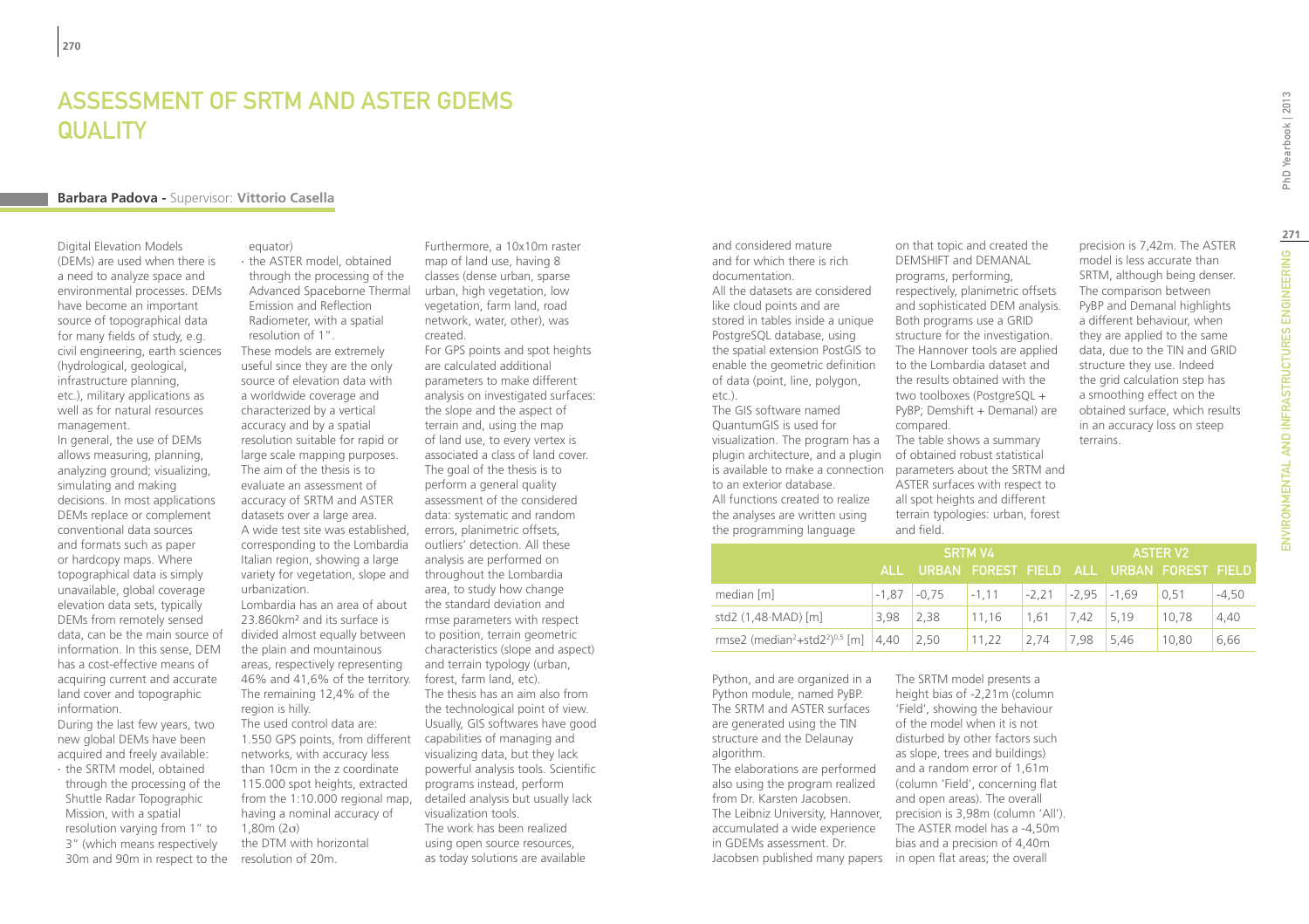# APPLICATION OF HYDROGEOCHEMICAL METHODS OF INVESTIGATION (FINGERPRINTING) TO CONTAMINATED SITES

#### **Ilaria Pietrini -** Supervisor: **Luca Alberti**

Thousands of chemicals are daily employed in our society and many of them can be detected in all the compartments of the environment. Contaminants of particular interest, within this PhD project, are the refined products of crude oil widely used as fuels in cars, aircrafts and ships; for heating and electricity generation, as lubricants in machinery; as asphalt for road and in the production of plastics. Refined products contain complex mixtures of hydrocarbons and non-hydrocarbons (nitrogen-, sulfur- oxygen- and metal containing compounds) and their chemical, physical (i.e. API Gravity and sulfur content), and compositional (such as ratio pristane/phytane and percentage of benzothiophenes) properties vary with the different geographical origin. For this reason, a database of the main characteristics and of the chromatographic profiles of the different worldwide crude oils imported in Italy has been created during this PhD project. Moreover, once in the environment these contaminants are subjected to several weathering processes (physical, chemical and biological) that have as consequence the alteration of their composition and thus of their chromatograms (or fingerprints). Particular interest within this project is

focused on biodegradation, a biological process, occurring naturally but not in all the environmental conditions, in which microorganisms metabolize organic pollutants to inorganic material such as carbon dioxide methane, water and inorganic salts. The different compounds contained in the refined products are more or less susceptible to biodegradation due to their chemical structures. For this reason it is possible to define a temporal sequence starting from the n-alkanes (more susceptible) to the terpanes (less susceptible), leading to the possibility to evaluate compositional changes of the whole contaminant mixture, during the time. This is the core of the analytical methodology called "compositional fingerprinting", based on the use of a gas chromatography – mass spectrometry (GC-MS). The same evaluation can be reached studying the changes in the isotopic signature of stable isotopes of elements such as carbon, by the analyses performed at the gas chromatography – isotope-ratio mass spectrometry (GC-IRMS). Both the two techniques allow to the identification of the source of contamination among different possible sources and the determination of degradative effects on it. The compositional

methodology pursues these aims by the analysis of the composition of contaminants evaluating the presence and the abundance of individual compounds. The isotopic technique, instead, analyze the differences in the ratio between rare and abundant stable isotopes of a specific chemical element, such as 13C/12C in the case of carbon. The stable isotopes do not decay, but weathering processes can select one isotope over the other, such as during biodegradation, where the weaker 12C-X bonds are broken by microorganisms more easily then the <sup>13</sup>C-X bonds, leading to an increase in the value of the ratio. Focusing our attention on compositional fingerprinting, it is important to mention that there are several ratios to measure the biodegradation degree, such as, for diesel,  $n-C_{17}/$ pristane and n-C<sub>18</sub>/phytane, whereas n-alkanes (n- $C_{17}$  and n- $C_{18}$ ) are correlated to the isoprenoids pristane and phytane. This because bacteria preferentially consume the n–alkanes leading to a relative enrichment in abundances of isoprenoids that are less susceptible to biodegradation. During this project, the compositional fingerprinting has been applied to different cases with occasional difficulties in defining exactly the

contaminants present and their degree of biodegradation. The results of a study done with the employ of both isotopic fingerprinting and microbial studies offered us a possible solution, because microbial data strengthened the conclusions drawn using only the chemical approach, underlining the mutual influence between the chemical and the microbiological aspects.

Considering these results, it was decided to plan a laboratory study with the goal to define a valuable survey instrument, built by coupling compositional and microbial fingerprinting and useful in resolving uncertainties related to the usual procedures applied to characterize the polluted sites.

The microbial fingerprinting is the study of the microbial population of the site; the presence of different bacterial strains depends on the environmental conditions and then on the type of contamination present. As consequence, the community composition will vary in relation with the contaminants biodegradation occurring. Through the T-RFLP (Terminal Restriction Fragment Length Polymorphism) analysis on microbial DNA, a chromatogram whereas each peak corresponds to a bacterial strain is obtained. The experiment was planned with the aim to study the biodegradation of gasoline and diesel, once released in the environment, defining which physical-chemical parameters most affect the action of microorganisms in this process. In this sense, we have focused on some parameters that have been already recognized in

the literature as factors that largely effect/limit natural attenuation (i.e. granulometry of the soil, organic matter and concentration of the contaminant) and two other parameters (i.e. presence of mixtures of contamination and salinity). The environmental conditions

investigated were reproduced in soil/water microcosms prepared in sealed serum bottles and sampled at four different times (T0=0 days; T1=10 days; T2=70 days; T3=140 days). For each parameters a different number of levels was investigated, specifically two levels for the granulometry (50-50% gravelsand; 50-50% sand-silt), for the salinity (0.45g/L and 4g/L concentration of sodium chloride), for the organic matter ( $f_c = 0.002$  and  $f_c = 0.02$ ) and for the concentration of pollutants (100ppm and 1000ppm). The parameter mixtures was investigated at three levels (100% diesel fuel; 100% gasoline fuel; 50% gasoline+50% diesel). To get the covering of all the combination of variables (parameters) it was employed a fractionated experimental design, reaching a total number of 96 microcosms (24 for each sampling time). At each sampling time, both water and soil were sampled. The samples from the microcosms containing gasoline were analyzed at the GC-MS to verify the presence of its typical volatile organic compounds (VOCs) and to determine their concentrations. With the same instrument but with a different analytical protocol, samples from microcosms containing diesel were analyzed to determine the presence of

compounds characteristic of this refinery product. A series of ratios, indicative of the state of degradation of the contaminants, such as B+T/ E+X (B=benzene, T=toluene, E=ethylbenzene, X=xylenes) for gasoline and  $C_{17}$ /pristane,  $C_{18}$ /phytane for diesel were determined. Soil samples from the all microcosms were also used to determine the composition of the microbial communities, by T-RFLP analyses. The data obtained showed a trend in biodegradation of the contaminants and after elaboration through the program "R" indicated a good correlation between the parameters statistically significant in both the methods used (compositional and microbial fingerprinting). The parameters mainly significant were the contaminant concentrations and the time of sampling. Surprisingly, the salinity was not significant but we suspect that this result is due to the concentrations used. Moreover, the result obtained on a detailed analysis of the T-RFLP profiles showed trend in the communities that might be a useful information for the construction of a survey instrument coupling the two methods. In fact, the profiles change with the changing in contaminant concentration and in particular, at T2, there is an increase of two specific strains in microcosms containing gasoline. This increase correspond at

the major decrease in the concentration of the BTEX.

semivolatile and non-volatile

Environmental and Infrastructures Engineering PhD Yearbook | 2013 **273**ENVIRONMENTAL AND INFRASTRUCTURES ENGINEERING

PhD Yearbook | 2013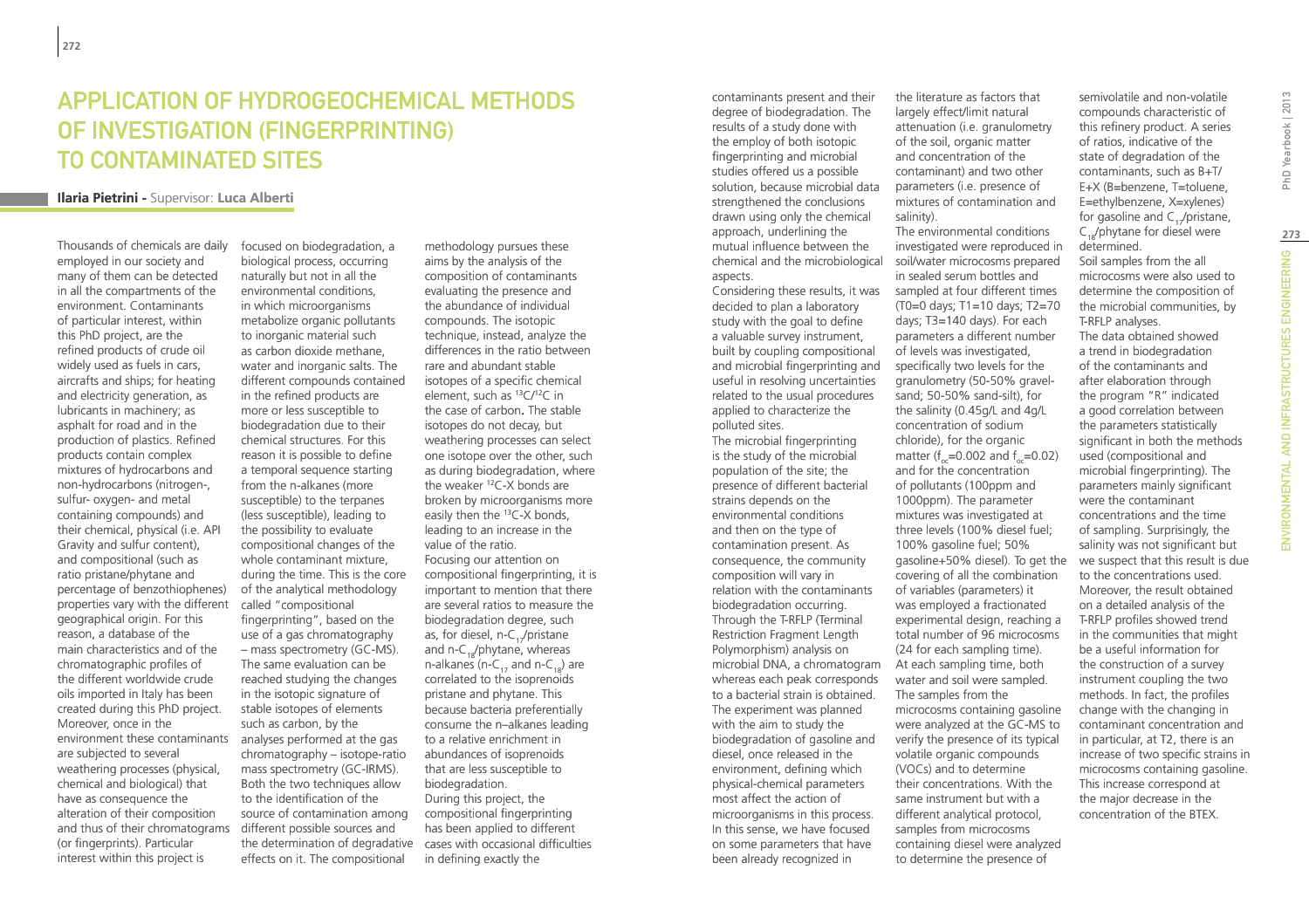# INVESTIGATION OF AMBIENT I FVELS AND personal exposure to fine and ultrafine PARTICLES IN URBAN ENVIRONMENTS

### **Giovanna Ripamonti -** Supervisor: **Giovanni Lonati**

Atmospheric aerosol particles cause negative effects on human health and urban areas act as hotspots for health risks as both particle sources and human population are concentrated in these areas. Emerging epidemiological and toxicological evidence indicates UltraFine Particles (UFP, particle diameter dp<0.1 µm) to be more toxic than larger particles because of their higher number and surface area per given mass and because of their higher deposition probability in the deep lung region. UFP account for the majority of ambient particles in terms of number, yet they contribute little to the overall particulate mass, thus dedicated measurement of Particle Number Concentration (PNC) with additional information provided by the Particle Number Size Distribution (PNSD) are needed to study UFP. Despite measurements of PNC and PNSD have been implemented both in urban areas and remote sites during the last decade, the knowledge on urban UFP appears still limited compared with the complexity of the phenomenon. For instance, scarce evidence exists on UFP levels in areas like Po Valley, Italy, a well-known air pollution hotspot in Europe. Moreover, the comprehension of the relationship between particle sources and ambient

UFP levels is incomplete. PNC and PNSD measurement at fixed station are necessary to investigate particle sources and atmospheric behaviours, however they may not be representative of the actual exposure of the population. Recent studies suggest that, due to the proximity to traffic emissions, exposure to high particle concentration occurs in transport microenvironments. Therefore information on particle concentrations in these microenvironments are needed for reliable assessment of population exposure. To address these limitations in knowledge, this thesis presents a comprehensive investigation on fine and ultrafine particle in urban environments. Two are the main objectives: (1) To provide information on ambient levels of UFP, their sources and atmospheric behaviour in urban area; (2) To provide information on the personal exposure to fine and ultrafine particles in transport microenvironment, that is in indoor/outdoor environments directly affected by emissions from means of transport. To this purpose, measurements of PNC and PNSD were performed at three different sites: a traffic exposed, an urban background and a rural site located in Po Valley during different periods from April 2011 to November 2012. In addition,

a short-term campaign for the measurement of Black Carbon (BC), tracer of combustion related particles, was performed at the traffic exposed site. Traffic emissions are indicated as the most important source of UFP in urban area. Higher PNC are found for traffic exposed site than for urban background and rural site. Considering size segregated PNC, contrasts between sites are found to increase with decreasing particle size. UFP show to be strongly affected by the contribution of local sources (i.e. traffic emission), whereas concentrations of larger particles appear mainly influenced by regional background. Urban sites exhibit a well-defined PNC diurnal cycle influenced by traffic intensity and atmospheric mixing height, whereas any clear diurnal cycle is observed at the rural site. Moreover, secondary particles formed via photochemical nucleation also contribute to PNC measured at urban sites during warm months as highlighted by the occurrence of a midday peak in PNC. All sites display a seasonal variation of PNC with higher values during cold months. Joint analysis of PNC, SD and BC data shows that the concentration of nucleation mode particles (dp < 30nm) may exhibit a temporal variability different from that of primary vehicle emissions due

to their gas-to-particle origin, either from nucleation during cooling and dilution of vehicle exhaust or from photochemical nucleation. Differently, good correlations between number concentration of larger particles  $(60 < dp < 300$  nm) and BC indicate that these particles are primary emission from traffic. To further analyse the relation between PNC measured at a monitoring station and local particle sources, three years data of simultaneous measurement of PNC, PNSD and vertical UFP fluxes measured at a sub-urban site in Helsinki, Finland, were analysed. At present, Eddy-Covariance (EC) measurements of vertical particle found to vary significantly fluxes are performed in few cities worldwide representing a promising tool to further investigate air pollution in the urban environment. Vertical UFP fluxes confirm traffic emission as the most important sources of UFP in urban area. The comparative analysis of particle fluxes and concentration, demonstrates that PNSD with a mode in the size range 20-40 nm are more affected by local traffic emissions whereas the mode shifts towards larger sizes when the contribution of distant sources is more evident. Using EC data, particle number emission factors (EF) for a mixed vehicle fleet were estimated and a linear inverse relationship between emission factor and ambient temperature is found. The observed relation agrees with what observed at a traffic exposed site in Po valley where increasing concentrations of nucleation mode particles (dp<30nm) are found for decreasing ambient temperature. These

results highlight the influence of ambient temperature on nucleation processing occurring during cooling and dilution of vehicle exhaust immediately after their released in the atmosphere. The personal exposure to particles in transport microenvironment was investigated by means of experimental campaigns performed at two cities, both Milan and Piacenza, located in Po Valley. PM , UFP and BC exposure concentrations were measured using portable instruments while travelling with different mode of transport. Exposure concentrations are between transport modes, with PM mass and PNC varying in different ways. The highest values of PM mass concentration are found for subway and bus mode indicating the presence of local sources (i.e. mechanical abrasion, self-pollution, re-suspension). Differently, the highest levels of UFP number concentration characterize either open-air modes (bike and walk) or car mode depending on the type of vehicle considered. The type of car and air ventilation settings in fact are found to play a major role on car passenger exposure to particle, with very high UFP and BC levels measured inside aged car not equipped with air conditioning system. The proximity to traffic significantly affects cyclist and pedestrian exposure to UFP and BC. The separation of the cycle lane from the vehicle lane with a row of parallel parking is observed to provide a reduction of about 1-2 times in UFP and BC exposure concentration, while a reduction

of about 2-4 times is observed choosing a cycle path through a park. Pedestrian exposure concentrations to UFP and BC along trafficked roads are about 1.5-3 and 2.5-5 times higher than those in green areas. On the other hand, cyclist and pedestrian exposure to PM mass is not influenced by proximity to traffic.

Besides giving information on UFP levels in Po Valley, the result of the thesis provide information on the relationship between particle sources and UFP levels in urban environments. Such information may constitute valuable knowledge for air quality modelling and particle dispersion studies in urban environments. In particular, the estimated particle number emission factors (EF) for a mixed vehicle fleet and the derived relationship with ambient temperature constitute important input information for air quality modelling. These results show the eddy covariance technique as a useful method to study local particle sources. Furthermore, the study points out the main factors affecting exposure concentration to particle during travelling providing quantitative information that maybe applied in exposure studies as well as to represent valuable information to orient traffic management and mitigation policies.

**275**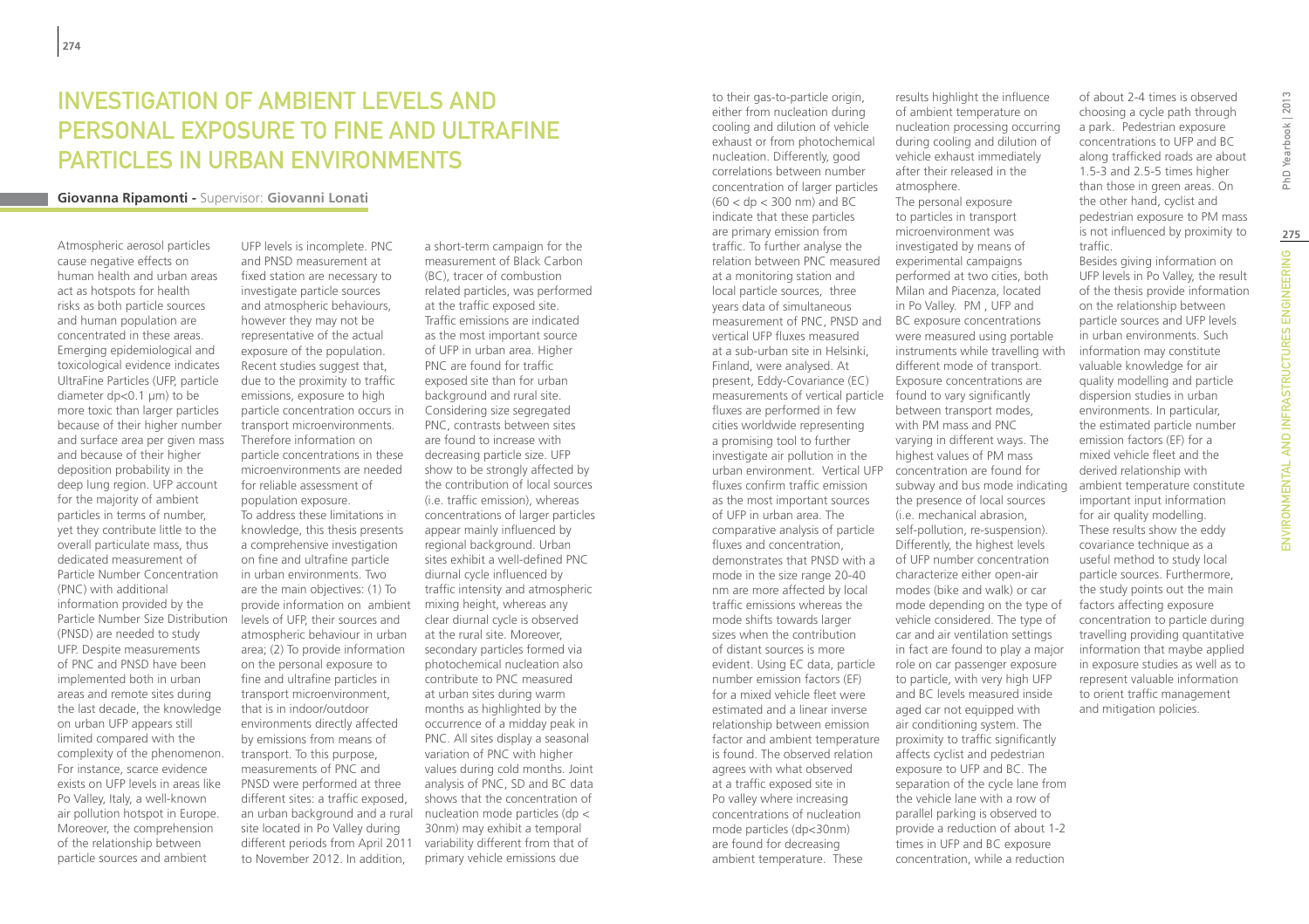## PHYSICAL, CHEMICAL AND BIOLOGICAL PRETREATMENTS to enhance BIOGAS production FROM LIGNOCELLUI OSIC SUBSTRATES

### **Cecilia Sambusiti -** Supervisor: **Francesca Malpei**

Nowadays some 85% of the world's overall energy supply is derived from fossil fuels, which contribute to many environmental damages, the main being global warming. Current energy policies address the use of renewable energy sources (i.e. wind, solar, hydraulic, geothermal, and biomasses) in order to reduce greenhouse gas emissions, as well as to increase energy security. In this context, lignocellulosic substrates (i.e. agricultural residues and energy crops) can offer a potential for the production of biofuels (i.e. bioethanol, biogas and biohydrogen). Among them, the production of methane through anaerobic digestion has different advantages as compared to bioethanol production or biohydrogen through dark fermentation. Firstly, contrarily to bioethanol, derived only from cellulose fermentation, biohydrogen and methane can be produced through the conversion of both cellulose and hemicelluloses fractions, with higher energy potential recovery than biohydrogen. Secondly, compared to bioethanol (used only as liquid fuel), methane, once purified and compressed, can be injected in natural gas grid to be used as vehicle fuel or for municipal uses; it can be also used to produce heat and electricity, through cogeneration

(Combined Heat Power) systems. Finally, contrarily to residues produced by bioethanol and biohydrogen processes which need to be treated, those of anaerobic digestion, called digestates, are mainly composed of stabilised organic materials which can be enriched in nitrogen and phosphorus and can thus be used as fertilisers for the agricultural substrates growth. The main challenge in using lignocellulosic substrates, such as agricultural residues and energy crops, for biogas production, is their structure and composition. Crop biomasses mainly consist of cellulose, hemicelluloses and lignin, which vary quantitatively and qualitatively according to the plant origin. Despite cellulose and hemicelluloses are degradable by anaerobic microorganisms, during anaerobic digestion, some compositional and structural features (i.e. the presence of lignin, the crystalline structure of cellulose and its accessible surface area) can limit their degradation. Thus, various methods of pre-treatment, originally investigated for the production of second generation bioethanol, have been quite applied in order to alter the structure of lignocellulosic substrates, facilitating their enzymatic hydrolysis and consequent to enhance

their methane production. Pretreatments are normally divided into three categories: physical (i.e. mechanical, ultrasound, microwaves, steam explosion, liquid hot water...). chemical (i.e. alkaline, acidic, oxidative, ionic liquids, wet oxidation, inorganic salts,) and biological (enzymatic, fungal) or their combination. In literature, pretreatment categories were applied with more or less success to enhance methane production of a wide range of lignocellulosic substrates. Nevertheless, the high variability of pretreatment conditions, methods and results, even when similar substrates are compared, suggest that no definite consensus on their effectiveness for the improvement of the anaerobic biodegradability of agro-wastes and energy crops has yet been attained. Thus, a comparison between many different types of pretreatment applied on the same substrate can be useful in order to define the best pretreatment strategy for a single substrate. Moreover, due to the high variability of methane potential and pretreatments results, depending not only on substrate type but also in crop variety, the same pretreatment has to be tested on other lignocellulosic substrates with different chemical and structural composition. To finish, for a future scale-up of

the technology, pretreatments should be tested in continuous reactors, not only regarding the methane enhancement but also considering the energetic, economic and environmental assessments.

In this context, the main objectives of the PhD thesis are: 1) to evaluate the effect of different pretreatment strategies (mechanical, thermal, alkaline, enzymatic, fungal and combination of them) on chemical composition and methane production of two lignocellulosic substrates (wheat straw and one variety of sorghum); 2) to evaluate the influence of six varieties of sorghum on alkaline pretreatment performances; 3) to evaluate the applicability and implementation of a pretreatment method in a continuous reactor system. To this purpose, mechanical (through milling at 2-0.25 mm of particle size reductions), alkaline (at different NaOH dosages), thermal (between 40°C and 160°C), enzymatic (both with commercial enzymes and fungal enzymatic extracts) and combination of them were performed. Chemical and infra red spectroscopy (FTIR) analyses were also performed in order to characterize untreated and pretreated samples and to evaluate the effect of such pretreatment on their compositional and structural features. Biochemical Methane Potential (BMP) batch tests were performed in order to valuate the effect of each pretreatment method on methane production potential. Finally, the benefit provided by the best pretreatment condition obtained in batch test, for

one variety of sorghum, was validated in an anaerobic semicontinuous reactor. Methane vields of  $269\pm22$  NmL<sub>cH4</sub>/ gVS and  $204\pm17$  NmL $_{\text{cut}}$ / gVS, were found for untreated ensiled sorghum forage and wheat straw, respectively. Results about pretreatments showed that all treatments tested led to a solubilisation of cellulose, hemicelluloses and lignin for both substrates, with more or less success. As for mechanical pretreatment performed on ensiled sorghum forage, the main conclusion is that milling did not improve methane production nor anaerobic digestion kinetics  $(k_h = 0.11 \pm 0.01 \text{ d}^{-1})$  between 2 and 0.25 mm of particle size reduction. On the contrary, by adding sodium hydroxide, an increase in both methane yield (20%) and kinetic constants (up to 53%) was observed, due to the effect of the alkaline agent (10 gNaOH/100gTS), but these results were not significantly influenced by the particle size reduction. Biological pretreatments, performed with commercial enzymatic preparations (xylanase, endo and eso-glucanase), led to a solubilisation of cellulose and hemicelluloses, thus enhancing methane production of both substrates (12% and 40%, for sorghum and wheat straw, respectively). On the contrary, biological pretreatments performed with an enzymatic extract of a fungal strain, did not improve methane production, probably because it did not affect the structure of the substrates. Among alkaline, thermal and thermo-alkaline pretreatments, the highest lignin reduction, compared to

untreated samples, was found by applying pretreatments at 100°C with 10 gNaOH/100gTS dosage (49% and 44% for sorghum and wheat straw respectively). This led to the highest increase in methane yield, compared to the untreated substrate (32% and 67% for sorghum and wheat straw, respectively). However, as for sorghum, the same methane increase was observed at lower temperature  $(T = 40^{\circ}C)$  with the same alkaline dosage (10 gNaOH/100gTS). For this reason, this pretreatment condition, as the best, was chosen to be validated in a semi-continuous anaerobic reactor. Interestingly, it was observed that alkaline pretreatment performance can be affected by the substrate variety. Indeed, in the case of five varieties of sorghum different from the previous one tested, alkaline pretreatment did not have an influence on methane yields, but it had only a benefit effect on the hydrolysis step, by accelerating the kinetic. Finally, results from anaerobic continuous reactors showed that an alkaline pretreatment step, prior to the anaerobic digestion of ensiled sorghum forage, can have a benefit effect both in enhancing methane production (an increase of 25% on methane production was observed) and in giving more stability to the anaerobic digestion process.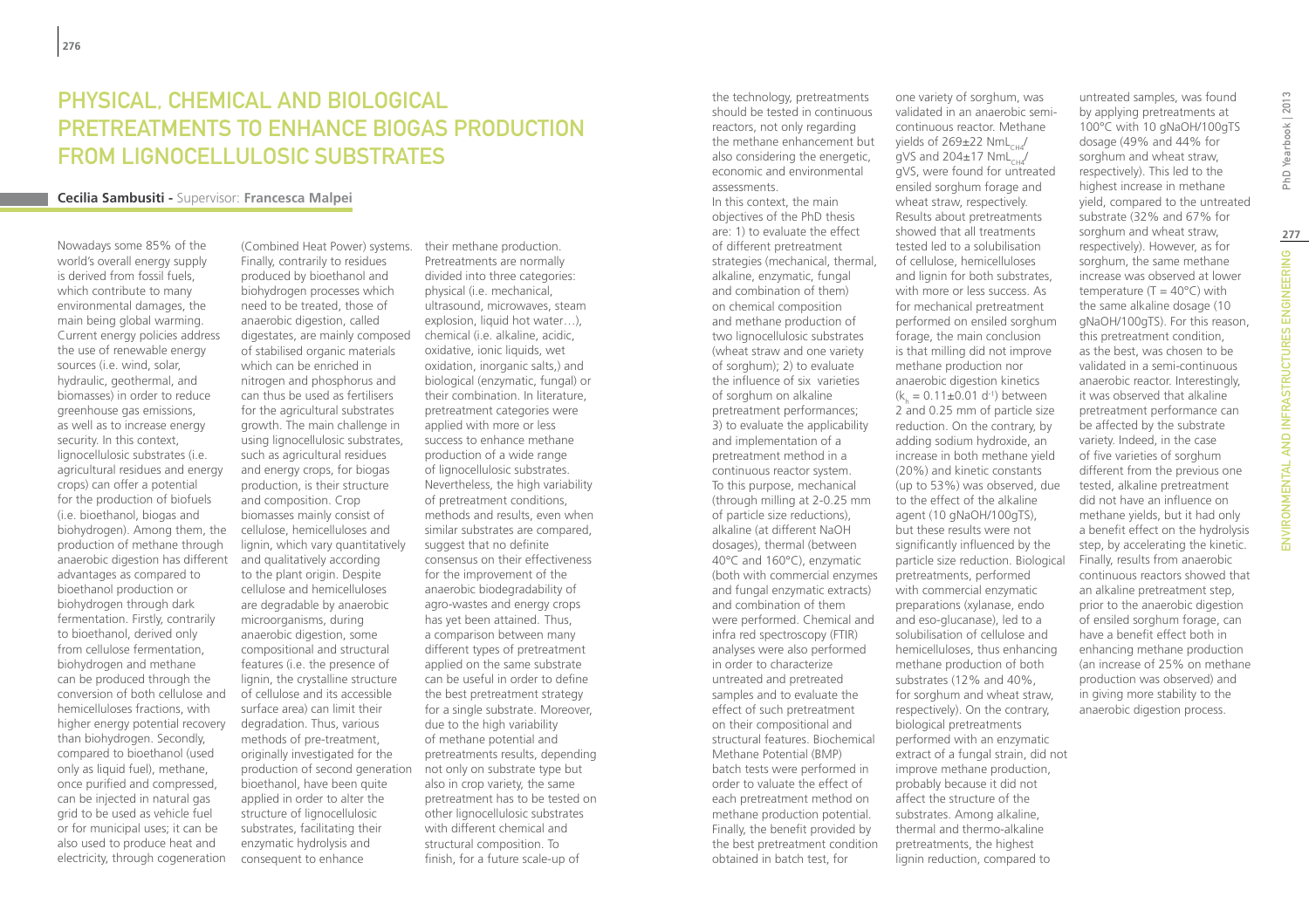# HDI4NVN– Hydrological Data Infrastructure FOR NORTH VIETNAM

### **Truong Xuan Quang -** Supervisor: **Maria Antonia Brovelli**

#### **INTRODUCTION**

The purpose of this synthesis is to summarize the major of theory, method, implementation and experiments those are focus in the dissertation. The structure of dissertation includes:

- ∙ The purpose of the study; ∙ Data used;
- ∙ Web-GIS and its components;
- ∙ Open Geospatial Consortium (OGC) standards;
- ∙ Open Source frameworks; ∙ Intelligent Geoportal and Decision Support System
- implementations; ∙ Conclusion

#### **PURPOSE OF THE STUDY**

This section presents an overview about study area (the north of Vietnam) where exists many type of natural disasters in the fast. The objective of this chapter turns around an importance of the Spatial Data Infrastructure (SDI), Geoportal, Intelligent Geoportal and Decision support system (DSS).

A Geoportal can understand as a website to be an entry point to geographic contents on the web. Intelligent Geoportal was mentioned as a Geoportal that provides complex functionality through user interface for a user in a specific application domain. In addition, some of the

best recent Geoportals are also mentioned in this chapter. GIS tools are now commonly used in Spatial Decision Support System (SDSS) for many models such as

hydrologic, landslide, flood, and so on.

Finally, this section presents motivations in order to explain why it needs to build Intelligent Geoportal (IG) for study area and Decision Support System integrated inside IG.

#### **DATA USED**

This section presents about data used and how to process them. Data used including two distinct sub-groups, the former group can be named the remote sensed data (RS) and GIS (Geographic Information System) data, the second group consists of measured data. Group 1: Remote Sensed Data includes Landsat TM, Landsat ETM+, ASTER, SRTM, precipitation data from PERSIANN data (Precipitation Estimation from Remotely Sensed Information using Artificial Neural Networks); GIS data contains stations, roads, rainfall iso-line, contour lines, provinces, soil map, forest cover map, etc. Group 2: Measuring data was issued by the Institute of Water Resources Planning of Vietnam (WRP), they include rainfall, evaporation, discharge, water level, and inflow and reservoir data from 1956 to 2004/2008 in daily.

#### **WEB-GIS**

The important components of the Web-GIS was concentrated in this section, they are combined of two technologies: Internet technology and Geographic Information System (GIS). Not only fundamental of internet technology such as HTTP, TCP/IP, URL, HTML is presented in this section, but also Web-GIS strategy including client/server architecture, common gateway interfaces (CGI) model, client-server interactive, client and server side are clarified.

### **OGC STANDARDS**

Numerous of OGC web services are mentioned in this section. The most used OGC standard such as Web Map Service (WMS) for providing maps of geo-referenced data over internet, Web Feature Service (WFS) provides an interface allowing requests for geographical features across the web. Beside these "classic" services, the almost new OGC Sensor Web Enablement (SWE) defines opportunities for connecting in real-time heterogeneous sensors over the internet. Furthermore, OGC Web Processing Service is also presented as interoperability standards providing rules for standardizing input and output data.

#### **OGC FRAMWORKS**

The goal of this chapter explores about Open Source Software (OSS) frameworks and libraries.

The server side such as Map Server and GeoServer they are available to share, add, convert and edit geospatial data on the Internet via open standard eg: WMS, WFS, WCS, etc. The client side is supported by many frameworks such as Openlayers, Mapfish, etc, they are almost satisfying the basic tool for implementing Web-GIS in client side.

To fulfill the requisite of Web-GIS needs istSOS and ZOO-Project software. The istSOS is Senser Observation Service (SOS) software, istSOS not only implements the core profile including: GetCapabilities, GetObservation, DescribeSensor, but it also processes the transactional profile such as RegisterSensor, InsertObservation. ZOO-Project includes ZOO Kernel and ZOO Service Provider. ZOO Kernel makes possible to create, manage and chain WPS 1.0.0 compliant Web Services.

#### **WEB-GIS IMPLEMENTATION**

This section presents a Decision System and an Intelligent Geoportal for North Vietnam based on Web Service allowing users to investigate satellite rainfall by means of a direct comparison and of the Revised Universal Soil Loss Equation (RUSLE) model. The comparison method uses data from Precipitation Estimation from PERSIANN and rain gauges (RG)

#### **Intelligent Geoportal**

Intelligent Geoportal was implemented based on WMS, WFS and SOS. Historical series of rainfall, discharge, and etc from 1956 to 2004 measured by gauges/sensors at hydrological or hydro-meteorological stations are registered into SOS system by

using transactional profile. Users can request any type of data at any time periods; requests are answered by means of maps, text and statistics charts. ZOO-Project can be used to access the data in the database inside PostgreSQL system and then calculate all statistics indexes (media, standard deviation, etc).

#### **Decision Support System:**

Interpolation and visualization WPS can access data by connecting to the PostgreSQL. From 19 rainfall gauges data set, it is possible to estimate rainfall spatial distribution (RSD) within an area. GRASS software package can be invoked from ZOO service provider to implement interpolation RSD. Visualization of the PERSIANN data, this method presents the new enhancement of ZOO Project: its support for Standard Web Services Outputs. ZOO-Kernel handle the WMS, WFS and WCS publication automatically by using open source library for accessing raster and vector properties and the MapServer library for publishing Standard Web Services. The client can then access the output data by requesting MapServer as a WMS, a WFS or a WCS server.

Comparisons between rain gauges and PERSIANN data Two database sources exist one for rain gauge RG data and the other one for the PERSIANN one. By accessing two data sets through database, a WPS service was created to connect database and to analyze the correlation and percentage of simultaneous rain or no-rain between them.

#### Soil loss computation The RUSLE is product of *R* (rainfall-runoff), *K* (the soil

erodibility), *L* (slope length); *S* (slope steepness); *C* (soil loss ratio); *P* (ratio of soil loss based on contouring and vegetation covers) factors.

In the system, LS, C, K, P factors were derived from Atlas-Vietnam maps in the years 2000/2004 and DEM images. WPS is able to query the two database sources (PERSIANN and RG) and invoke GRASS functions in order to use r.mapcalc to calculate soil erosion maps and to report all the results. All processes were made available based on GRASSbased WPS.

### **CONCLUSION**

Intelligent Geoportal and its DSS named HDI4NVN. The aim is not only to improve WebGIS existing but also to extend functionality such as: supporting numerous base maps, visualization under the form of maps, tables and charts of sensor data series corresponding to long periods of time.

The correlations in short time (daily interval) are extremely low. However, the correlation of month accumulation between gauge and PERSIANN data almost indicates strong linear relationship (the correlation coefficients of the 19 stations are larger than 0.7). The best correlation corresponds to year 2002, at Tuan Giao station, and it is about 0.95. Applying RUSLE in the study area with the two datasets, the difference in percentage varies from 0.02% to 0.04%.

In our future work we would like to select and apply some hydraulic models to enrich the functionalities of the DSS and, at the same time, to continue to investigate the PERSIANN dataset.